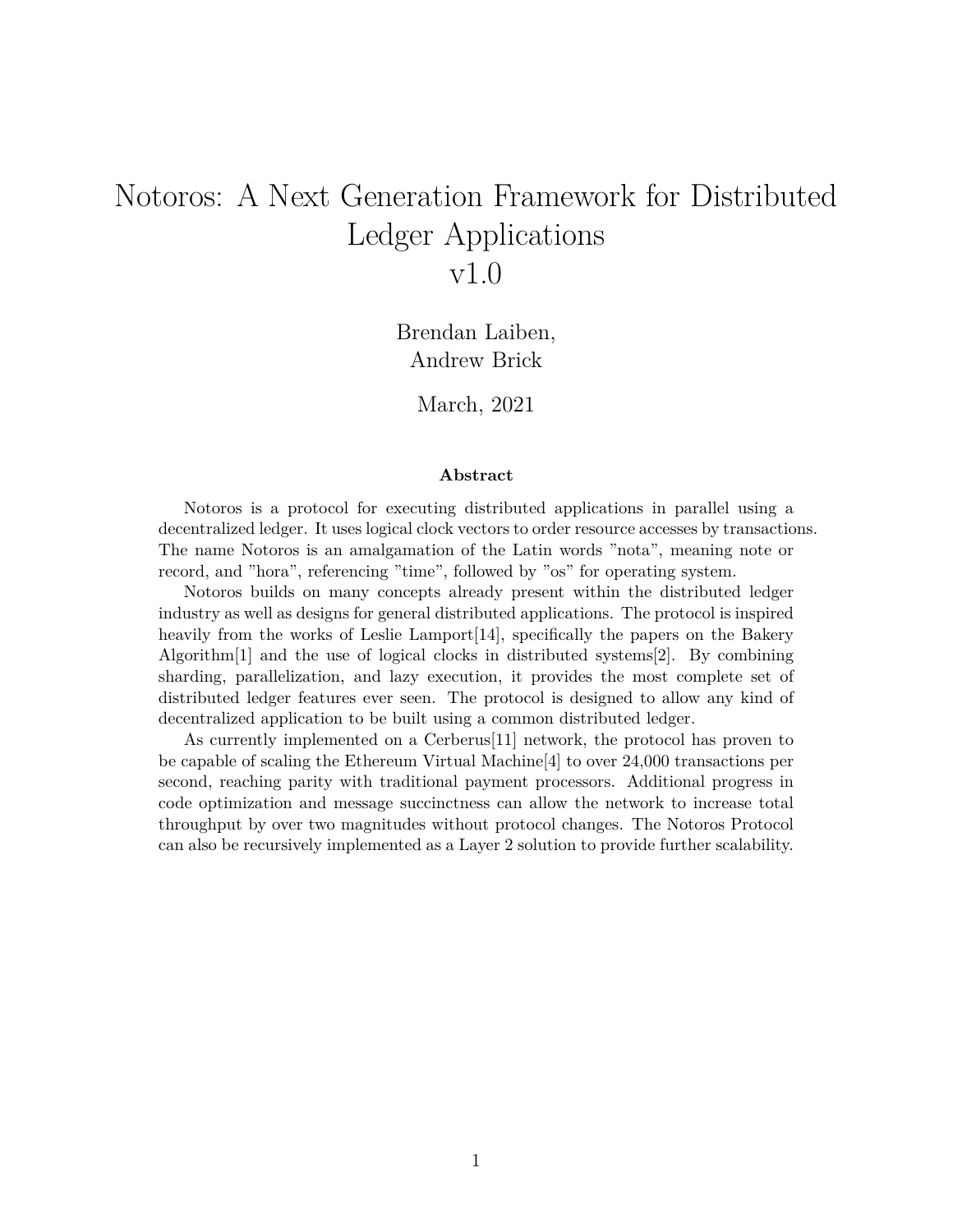# **1 Introduction**

Since the inception of the decentralized ledger industry, the community has sought a solution for the scalability of arbitrary distributed virtual machine models.

The Bitcoin Whitepaper represented a dramatic leap forward for the legitimacy and exchange of disintermediated digital assets. The Ethereum protocol extended this concept by leveraging Bitcoin's distributed consensus protocol to create a trustless distributed ledger complete with a Turing-complete virtual machine for executing smart contracts. These contracts were used to encode arbitrary state transition functions enabling a wide variety of applications like DAOs, Non-Fungible Tokens, and decentralized financial applications.

While these innovations have already left a multi-trillion dollar mark on the global economy, they remain incapable of scaling, narrowing their use cases and leading to egregiously expensive operational costs. State-channels, side-chains, relay networks, and cryptographic rollups have all been attempted as ways to mitigate current scalability issues, but each of these solutions retains major limitations with regard to security, smart contract composability, cost-effectiveness, or decentralization.

To resolve these obstacles and reveal entirely new technological and business opportunities, we present the Notoros Protocol: a generic framework for applications on distributed ledger networks providing a parallelizable resource allocation and sharing mechanism. Notoros maintains the ordering of requests made to the network using a distributed ledger version of Lamport's bakery algorithm. This allows virtual machines to be deployed to a UTXO-based consensus mechanism, where their state can be sharded down to the bit level.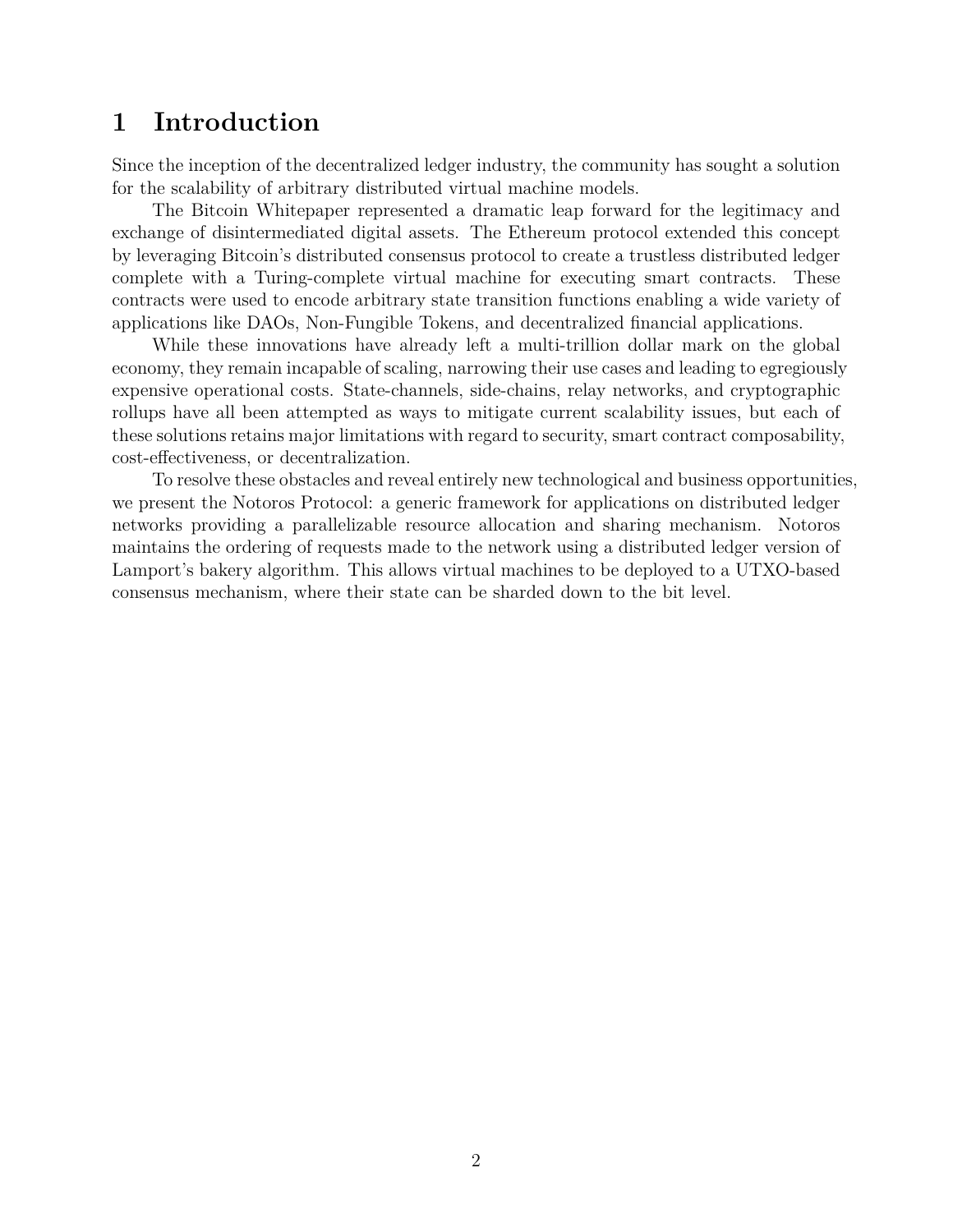# **2 Previous Work**

Notoros builds on many concepts already present within the distributed ledger industry as well as designs for general distributed applications. All of them attempted to solve a specific problem, and the solutions that came from them are incorporated within Notoros.

## **2.1 Transaction Ordering Systems**

There have been many attempts to create robust transaction ordering systems within the distributed ledger industry. There are already hundreds of consensus mechanisms to choose from, and most of them are small variations on a theme. Looking beyond individual consensus mechanisms, there are several core transaction models that are prevalent within the industry.

### **2.1.1 Unspent Transaction Output Model**

In the Unspent Transaction Output (UTXO) Model, a transaction consumes a collection of states from previous transactions as inputs and transforms those to new outputs for later consumption. Each output can only be consumed once, ensuring atomicity of updates.

Bitcoin[3] uses the UTXO model to track fungible token transfers, creating a linked series of transactions that traces each back to the ledger's creation. Within the Bitcoin ledger, each transaction output has a unique identifier, an owner address, a number of tokens associated with the output, and a flag indicating if the output has been consumed by another transaction or not.

The sum of tokens in a transaction's outputs must be equal to the sum of tokens in its inputs, except for special cases related to consensus and mining. Additionally, all of the inputs must be owned by the transaction's sender. The UTXO model has been adopted by many distributed ledgers, but few of those implementations allowed any programmability. The primary use for UTXO ledgers remains currency tracking.

### **2.1.2 Atom Model**

The Atom Model[11] provides a way to extend the functionality of UTXOs to allow multiple kinds of token systems to be tracked in the same ledger.

The base inputs and outputs within the Atom Model are Particles, which have a unique identifier used to track them. Custom classes of Particles can specify the transitions needed for them to be accepted by the ledger. To allow for multiple actions within a single Atom, Particles are organized into Particle Groups, and all of the Particle transitions within a Particle Group must execute simultaneously to be valid. Particle Groups are then collected into Atoms, where each Particle Group must execute properly in sequence for the Atom to be valid. Finally, Atoms are passed through the network by consensus.

This model allows more fine-grained control over high-level ledger operations than typical UTXO transactions alone.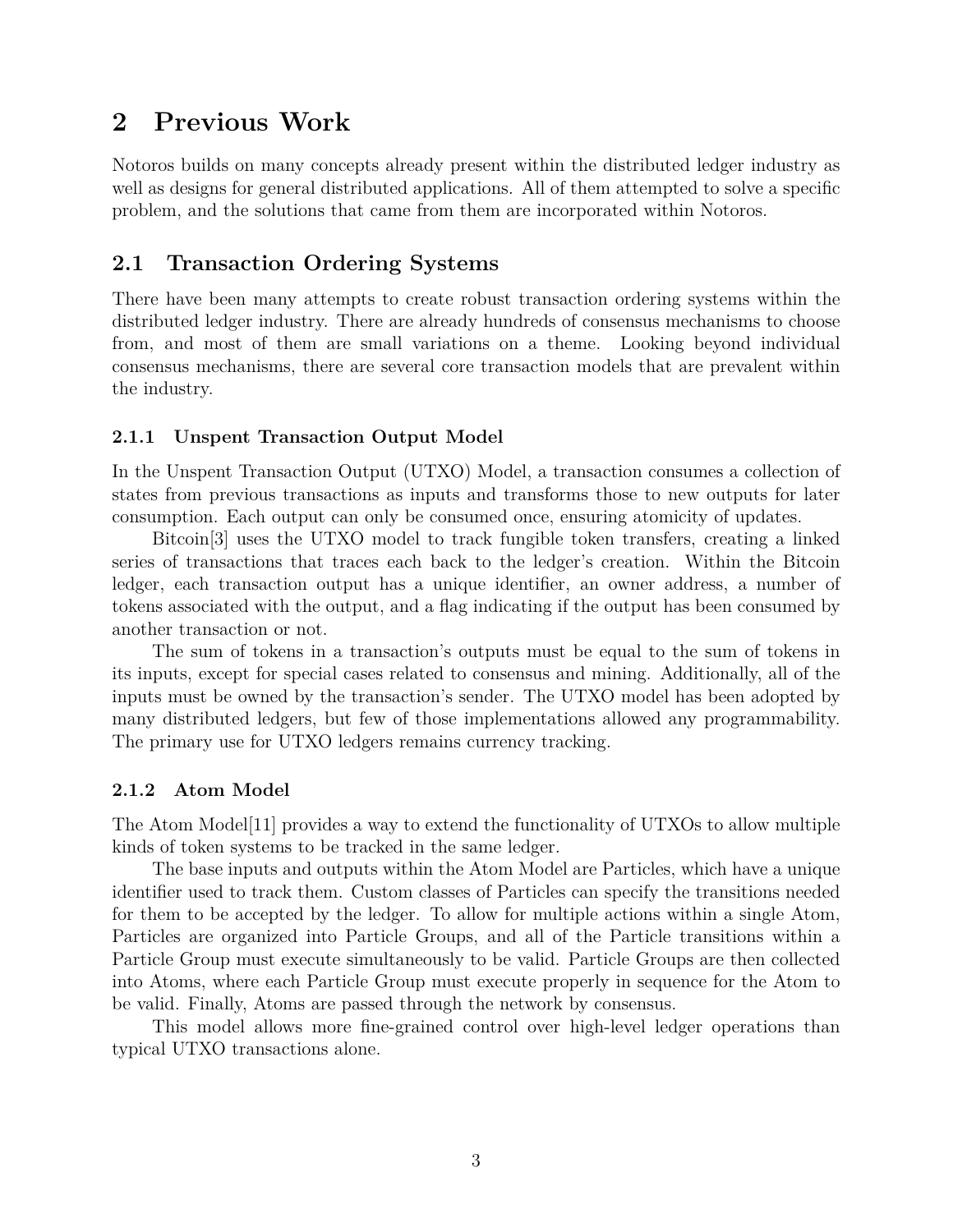#### **2.1.3 Account Nonce Ordering Model**

The UTXO models is limited by its inability to perform complex logic within the transactions due to the restriction on inputs. As an alternative, the Global State Model uses a virtual machine to execute arbitrary transaction inputs. In the Account Nonce Ordering Model, each account submits transactions in the order of their respective account nonces, and those transactions must be executed in order of ascending nonce. Inter-account ordering is typically informed by block production rather than any specific properties on the transactions.

## **2.2 Distributed System Scaling**

The design concepts and hurdles for distributed systems are not confined to the blockchain space; they have been around since the first computers. Most of the distributed ledger industry relies on papers and technology from before the dot-com rush. The trustlessness features of these new networks that allow them to be decentralized are the primary difference from the pre-Internet networks.

Distributed systems allow hardware to be horizontally scaled using many low-end devices rather than one mainframe device. Architects can provide multiple configurations of the system so companies can upgrade their systems on an as-needed basis and reduce upfront infrastructure costs. Distributed systems become most cost effective when the amount of data being processed or stored by the network is maximized per device and the cost of devices is minimized.

### **2.2.1 Sharding**

One of the ways that distributed systems reduce device costs is by sharding the network. When a network is sharded, only activity pertinent to a device is recorded and processed by that device. All non-relevant activity is ignored or, ideally, not even delivered to the device. This helps reduce network messaging load, storage costs, processor requirements, and power consumption.

Modern database systems use sharding to provide massive amounts of storage capabilities with reduced query and lookup times. Popular examples include MongoDB[15] and Redis[17].

Sharding is a highly desired feature in decentralized systems to support higher levels of transaction throughput. Sharding was not considered for the original designs of Bitcoin and Ethereum, and few blockchains have been able to implement a trustless sharding protocol that is able to scale effectively. The Radix network protocol includes sharding as a design requirement, allowing it to reach much higher levels of throughput than contemporary decentralized ledgers. Optimized consensus mechanisms around sharding trustless networks is still an area of active research since the use of the shards highly influences protocol design.

### **2.2.2 Parallelization**

Execution parallelization is one of the most important features in today's desktop operating systems and programs. Parallelization allows applications to run on multiple concurrent processor threads, greatly reducing computation time. It also allows operating systems to control multiple applications at the same time, and distributed applications to use shared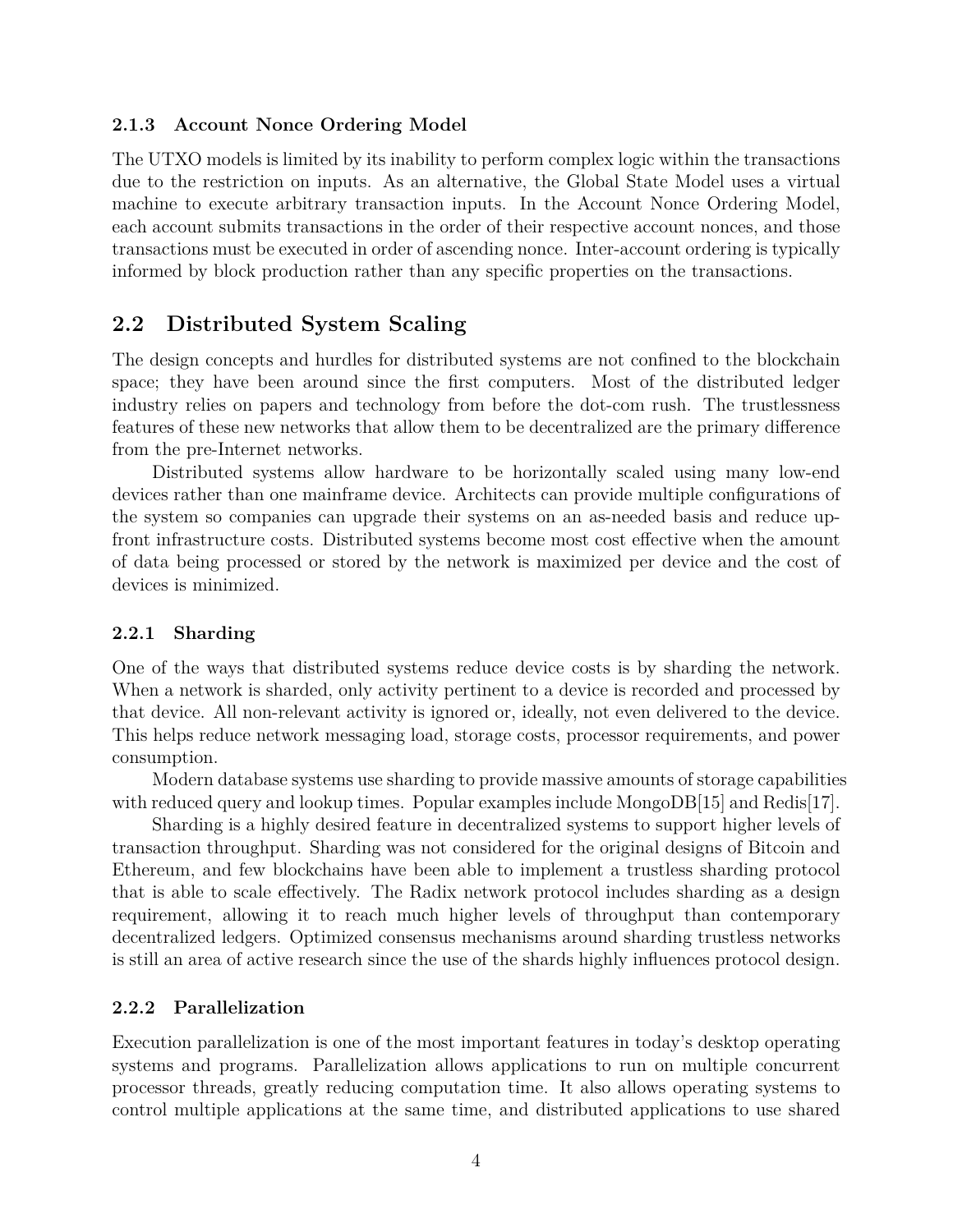resources without worrying about conflicts. Within distributed systems, many of Leslie Lamport's papers[14] are foundational works.

A variety of approaches to parallelizing trustless networks have been developed recently. Polkadot<sup>[8]</sup> and Skale<sup>[13]</sup> use a collection of side-chains to provide parallelization of environments. Optimism[16] uses optimistic rollups to allow off-chain computation to parallelize virtual machine execution. Cerberus[11] relies on Lamport's logical clock vectors to parallelize transaction validation. Most of these concepts are complimentary, not exclusionary, since they can be applied throughout the decentralized network stack.

### **2.2.3 Lazy Execution**

In contrast to parallelization, which scales systems by allowing many instructions to execute at the same time, lazy execution scales systems by doing only the minimal amount of processing needed to determine the outcomes at a later time. This can be thought of as a queueing system, where instructions can be accepted into the queue without needing to be immediately processed. Lazy execution is widely used by applications dealing with databases where processing costs can be spread out during delays from asynchronous processes.

Lazy execution is a powerful concept within the distributed ledger industry because all network operations are asynchronous. However, lazy execution prevents transactions from being directly validated by Layer 1 consensus beyond simple formatting. This can be problematic for ledgers that use Layer 1 cryptocurrencies to record fees from smart contract execution, since the transaction's costs are not known up front. LazyLedger[10] uses lazy execution as part of its design to provide the minimal boilerplate infrastructure needed for decentralized networks.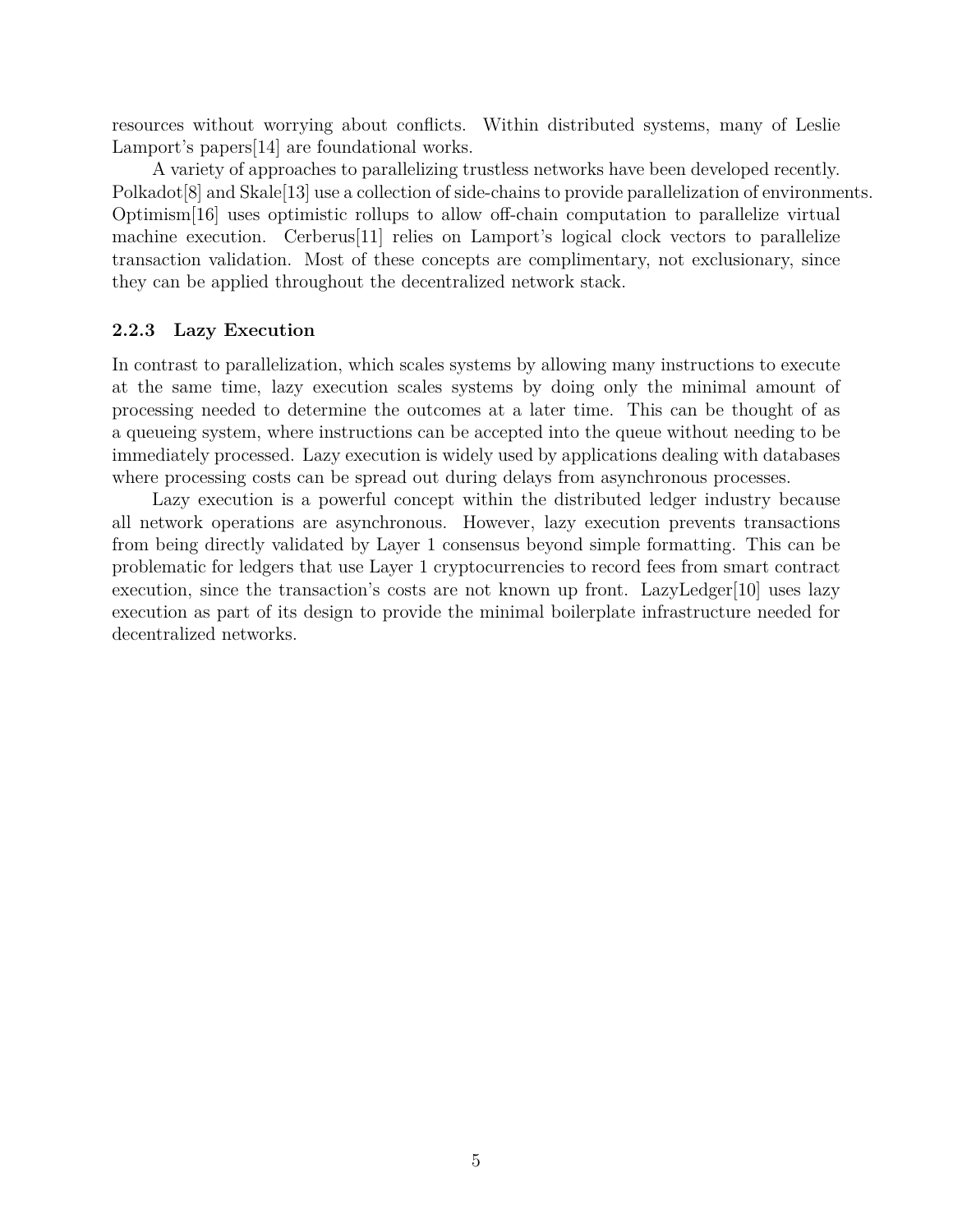# **3 Notoros Protocol**

The Notoros Protocol is designed to scale the throughput of distributed virtual machines and decentralized applications using a trustless ledger. By combining sharding, parallelization, and lazy execution, it provides the most complete set of distributed ledger features ever seen. The protocol was designed to allow any kind of decentralized application to be built using a common ledger database.

The protocol is inspired heavily from the works of Leslie Lamport[14], specifically the papers on the Bakery Algorithm[1] and logical clocks[2]. It also draws from Dan Hughes's work on Tempo[12], a precursor to Cerberus[11], which relied on Lamport's works to achieve high throughput distributed consensus using the Atom Model. Like LazyLedger[10], it realizes that decentralized ledgers are simple recording tools and focuses on providing only the baseline functionality needed for distributed applications.

The Notoros Protocol on a Cerberus network is capable of scaling the Ethereum Virtual Machine[4] to over 24,000 transactions per second using today's technology. This throughput milestone is widely seen by the industry as the requirement for real mass adoption since it represents parity with traditional, mainstream payment providers. Additional progress in code optimization and message succinctness can allow the network to increase total throughput by over two magnitudes without protocol changes. The Notoros Protocol can also be recursively implemented as a Layer 2 solution to provide further scalability.

## **3.1 Notoros Components**

The core design objective of Notoros is to allow any type of application to coordinate resource usage and chronologically order activity via a distributed ledger. It can be thought of as an abstract access control mechanism, and is simple to implement with few moving parts.

### **3.1.1 Messages**

Transactions may include one or multiple messages to record in the ledger. Because the main purpose of the protocol is to determine a proper ordering of transactions, Notoros has little concern for the contents of the messages. It's intended that these messages be used as inputs to a virtual machine, like a stack of punchcards, though application designers can use them for any purpose that fits their needs.  $<sup>1</sup>$ </sup>

#### **3.1.2 Signatures**

Transactions may include an array of **signatures** to provide a proof of origin and implement various permissions, such as token transfers.

<sup>&</sup>lt;sup>1</sup>While it's impossible to prevent *all* bad design practices, its worth noting here that application architects SHOULD NOT use the ledger for permanent storage of their application state. Instead, architects SHOULD use the ledger to record state proofs and other kinds of compact zero knowledge primitives that minimize the transmission and storage costs of the transaction. In controlled situations, such as private or consortium networks, this allows the network to push older transaction data to cold storage without impacting application availability.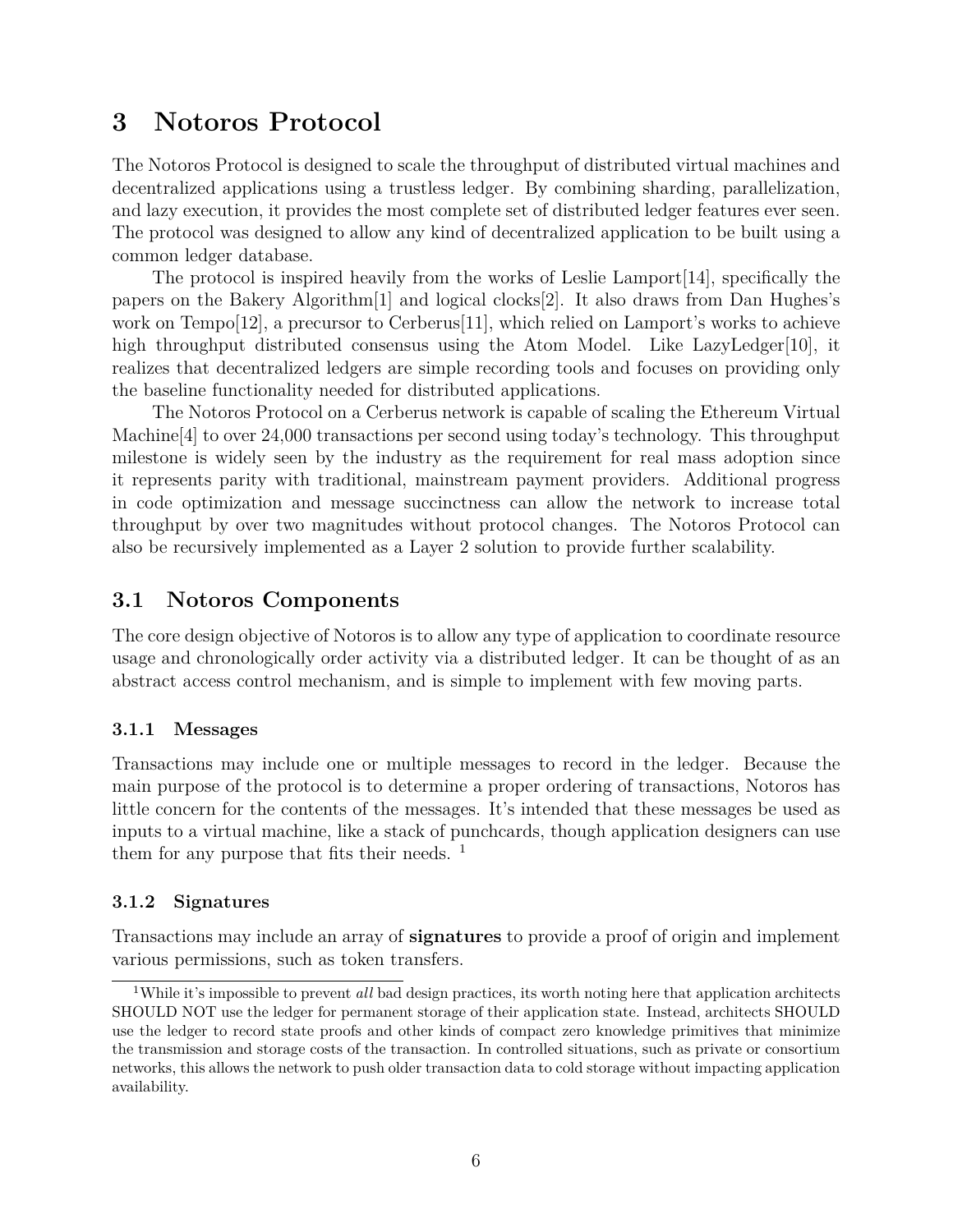#### **3.1.3 Resources**

Transactions specify a set of **resources** to operate on. Resources can be arbitrarily identified by applications, along with their state within the application. These definitions do not matter to Notoros, only the resource's unique identifier (usually in the form of a hash). The application state can be lazily computed by its users after consensus has determined the ordering of transactions.

Resources may be owned, preventing transactions from accessing them without the appropriate signatures. The determination of which resources are owned by which accounts is specific to the each implementation of the various consensus algorithms. Some networks may not allow for any owned resources, while others may only support owned resources.

Resource identifiers can be shared between applications, so each application must do some minimal sanitation checking on inputs from transactions to determine if they are applicable to the application's environment.

For example, an application may identify resources as belonging to Internet of Things message channels. In this case, each resource may be defined as either an input or output channel for a given device. Owned resources can be used to indicate outputs, enforcing that transactions have the device's signature. Unowned slots may represent the device's input channel, allowing the network to route transactions (and thereby messages) to a specific shard maintained by the device.

#### **3.1.4 State Counters**

Lamport's Bakery Algorithm[1] uses logical clocks to share resources in a distributed system. Logical clocks keep track of the number of events in a computer system.  $2$  The name of the Bakery Algorithm comes from the take-a-number queuing concept used in bakeries and delis, where customers receive a ticket with a number upon entry into the store and the lowest number is served first. The number on those tickets is analagous to a logical clock counter. Each time a resource is updated, its logical clock increases by one. Requests for that resource can be structured to allow concurrent reads between updates by referencing specific logical clock values.

Lamport's paper "Time, Clocks, and the Ordering of Events in a Distributed System"[2] laid the groundwork for Notoros by using logical clock vectors to establish an ordering of events. Logical clock vectors are groups of logical clock values corresponding to a set of resources.

Notoros uses logical clock vectors to order resource accesses by transactions. A resource's logical clock value, or **counter**, is updated when a transaction updates the resource. Combining a resource identifier and its logical clock counter exactly specifies a state in the Notoros ledger. We can think of this state identifier in the simple format **resource@counter**.

Each time a transaction accesses a resource it must also reference the transaction that last updated the clock value, so applications can easily query the ledger for any transactions that reference a given resource. This transaction chaining is provided by both the UTXO and Atom Models.

<sup>2</sup>Models like the Stellar Consensus Procotol validators use consensus about a logical clock value updated with every account's sent transaction in the ledger. [6]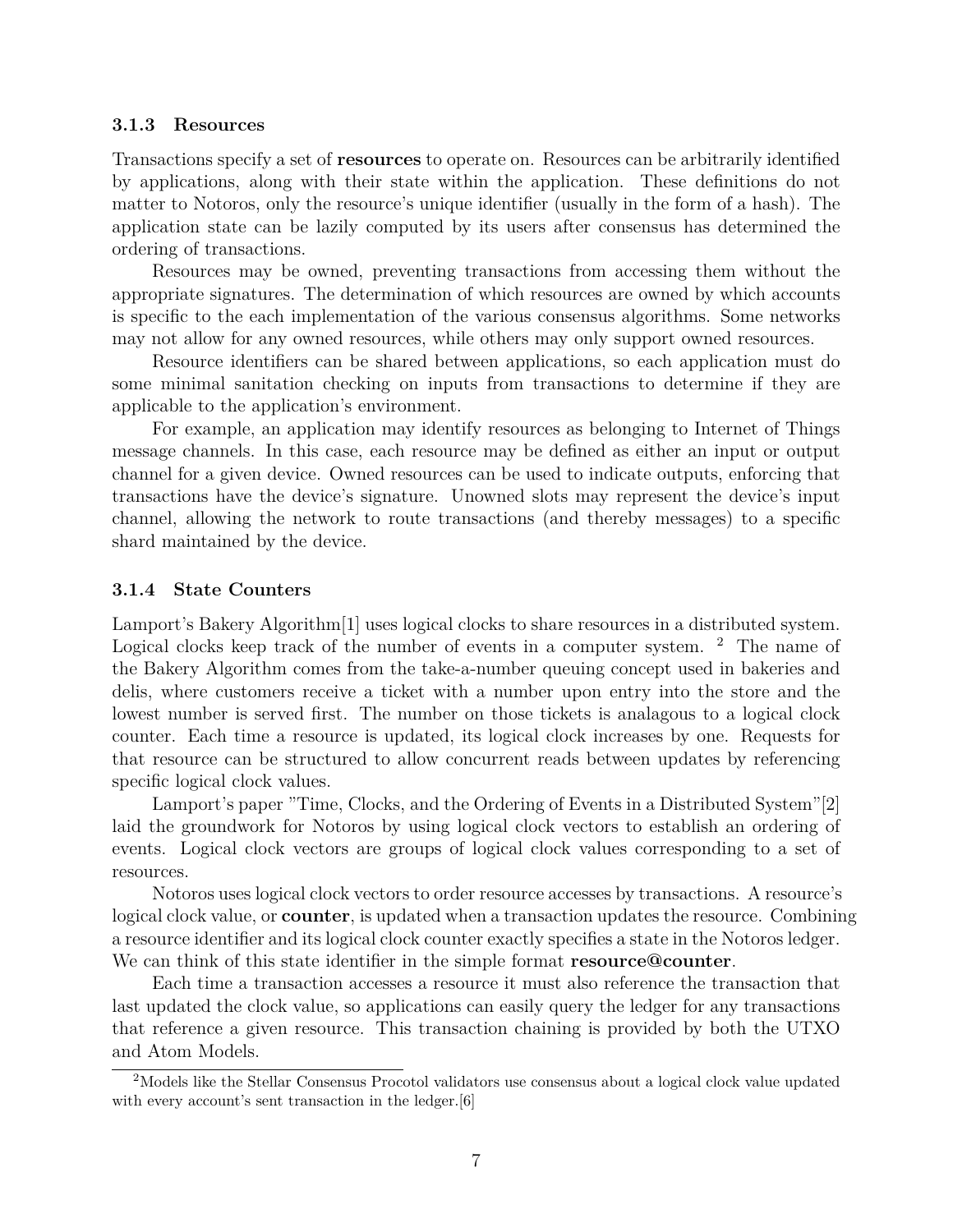#### **3.1.5 Notoros Policies**

For each state identifier (**resource@counter**) referenced in a transaction, the transaction must also specify an operation on the identified state. These operations are called **transition policies**.

In the starting case where a resource entry has not been initiliazed, a transaction may do so by refencing the *null* clock value and updating the new clock value to 0, representing the CREATE operation. Once a resource is initialized, transactions can either increment the counter by one or maintain the current value. These operations represent WRITE and READ changes within applications, respectively.

Note that these operations represent three of the four CRUD operations that can be performed for persistent storage. Because the nature of distributed ledgers is to be immutable, and thus retain all data, there is no delete operation. Applications may prune their state as needed, however, since the ledger will always be able to bootstrap it from history.

The general format of a policy can be thought of as **stateIdentifier:operation**, which expands to **resource@counter:operation**. The operation can be a simple binary value, with 1 representing a non-READ operation based on the counter value.<sup>3</sup>.

The formal definition of these transitions is outlined in Table 1 and diagrammed in Figure 1.

| Action $(n)$                              |                              | Prior Counter Updated Counter |
|-------------------------------------------|------------------------------|-------------------------------|
| Create State<br>Read State<br>Write State | null<br>$C(n-1)$<br>$C(n-1)$ | $C(n-1)$<br>$C(n-1)+1$        |

|  |  | Table 1: Policy Transitions |
|--|--|-----------------------------|
|--|--|-----------------------------|

<sup>&</sup>lt;sup>3</sup>The binary counting property of Notoros policies lends itself well to zero knowledge proof systems. Additional research is needed to identify opportunities in this area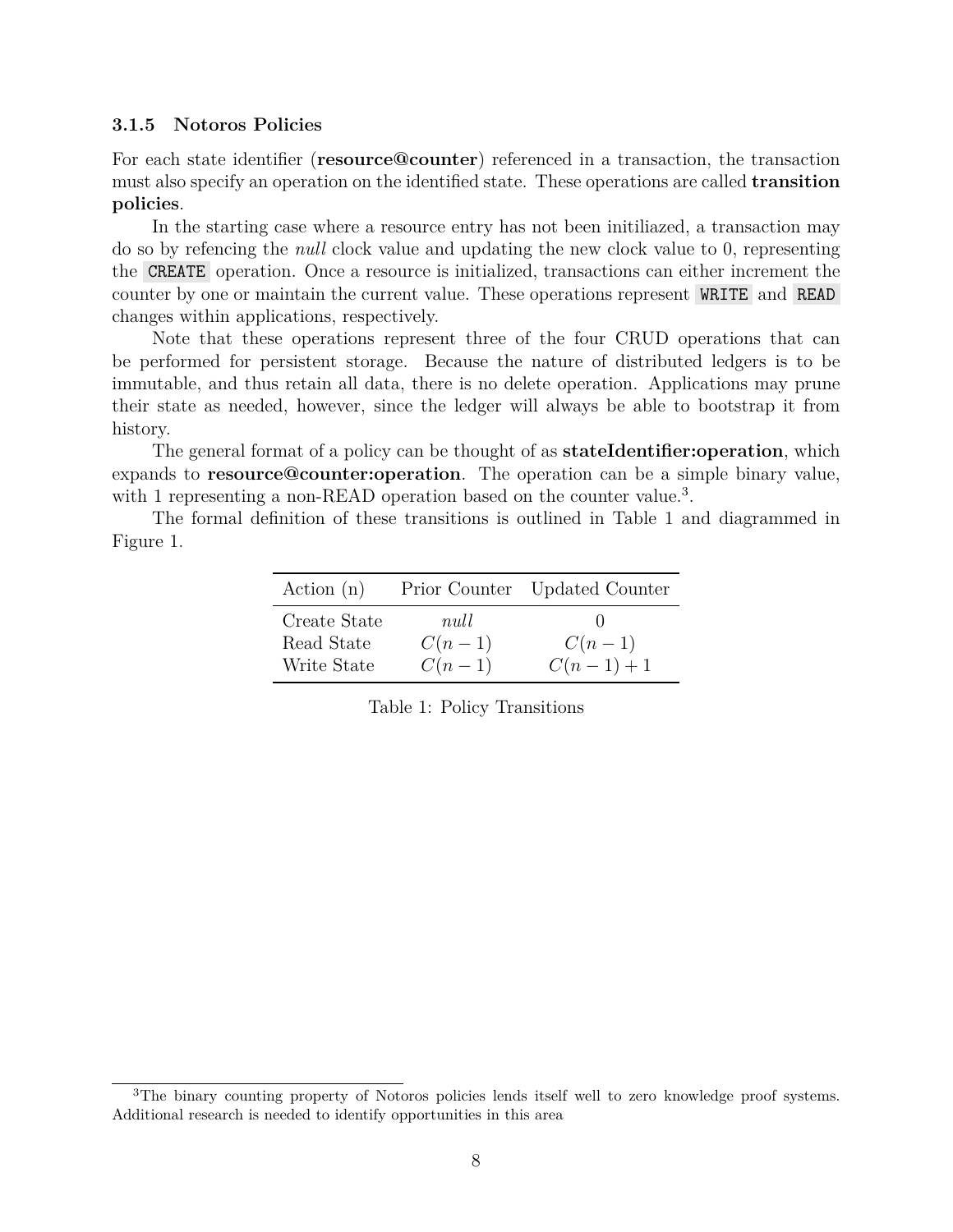

Figure 1: Finite State Machine Transitions in Notoros

#### **3.1.6 Example Ledger States**

The Notoros ledger is simple to internally maintain. Figure 2 shows an abstract representation of how the ledger records transaction history against resources. In the example, the ledger records four transactions against a random resource with an initially undefined logical clock counter. The first transaction creates the 0 state. The next two transactions reference the state in READ operations, which are parallelized. The last transaction updates the logical clock counter to 1, creating the newest head state.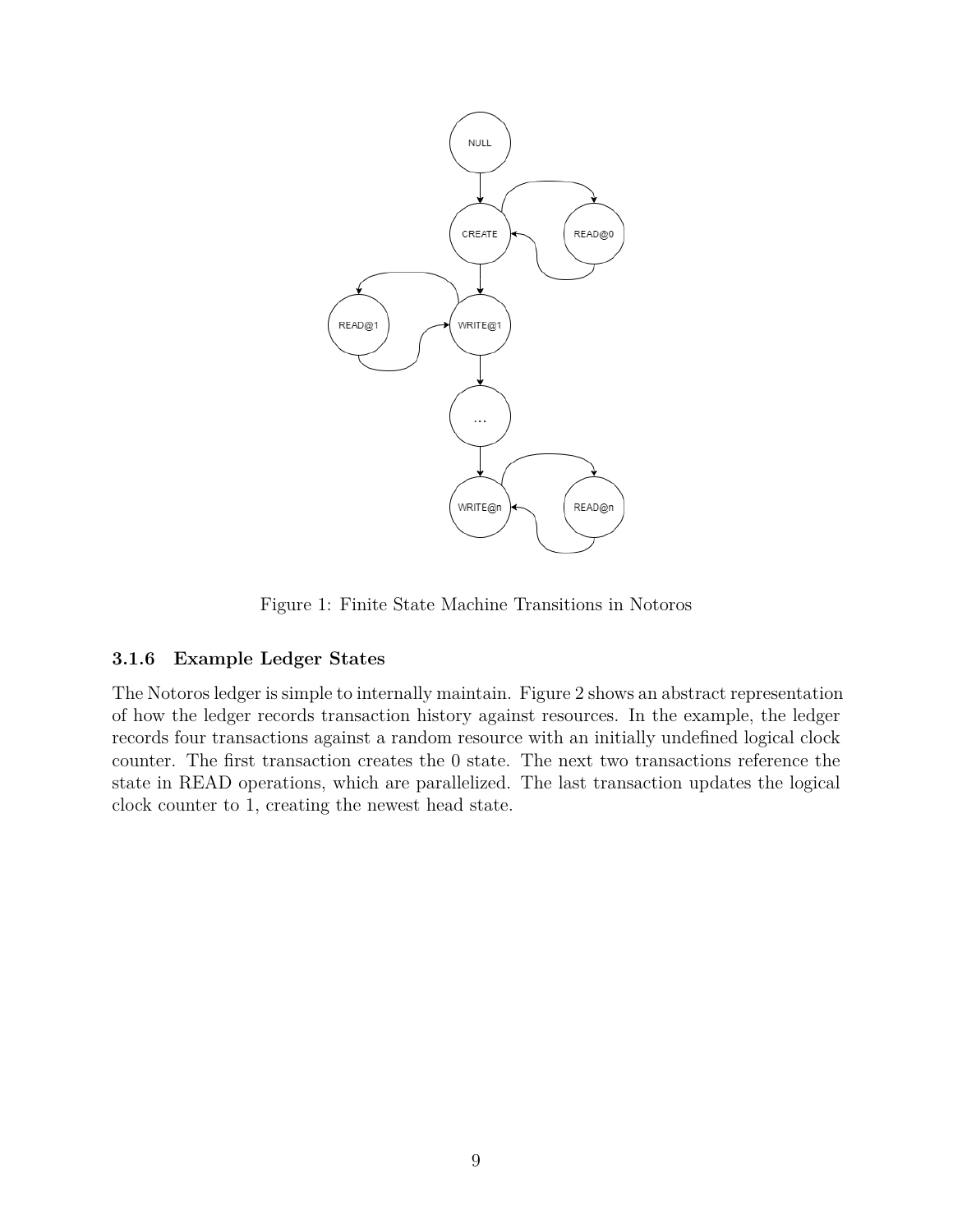

Figure 2: Abstract Ledger Example

## **3.2 Network Scaling**

With Notoros, distributed ledger networks can achieve a larger scale than ever before. The design of the system allows it be highly parallelized and natively sharded.

#### **3.2.1 Parallelization**

Transactions can be trivially parallelized if they do not have any overlapping resources required in their policies. If they do have overlaps, they can still be trivially parallelized if those overlaps are READ operations at the same clock counter.

Policies with overlapping resources at the same counter are executed by the following rules:

- 1. CREATE policies are applied first. Then,
- 2. Any READ policies are applied.
- 3. WRITE policies are applied last.

Figure 3 shows how a group of transactions can be ordered for parallelization based on their policies. Each transaction is linked to a parent logical clock update. Mapping dependencies reveals the ordering relationship. Transactions within a execution group can be safely processed in parallel without conflicts.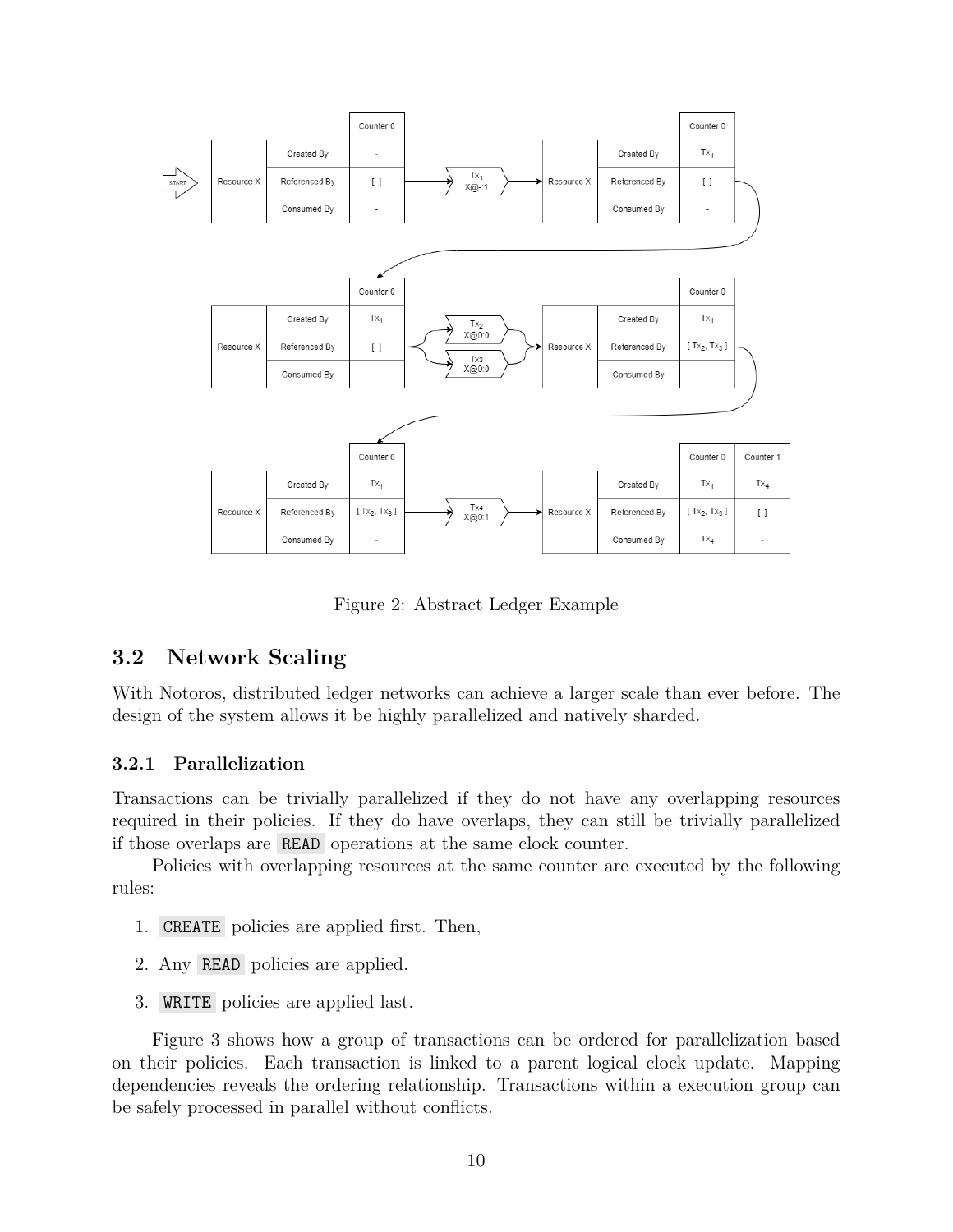

Figure 3: Example: Determining Parallelization

#### **3.2.2 Sharding**

Each resource in Notoros can be logically mapped to a shard in a decentralized network, either in a one-to-one or many-to-one fashion. Within the nodes of a distributed ledger network operating with Notoros, there is little difference between shards apart from their historic usage rates and the amount of data they store. When a transaction has policies that cross shards, all impacted shards receive and validate the transaction <sup>4</sup> .

In the example shown in Figure 4, seven transactions are recorded against two shards. Each shard has an initial transction followed by a write each for the first four transactions. The fifth transaction refrences resources in both shards, so each one must validate the transaction before it is accepted.

<sup>4</sup>Depending on the consensus model, cross-shard validation may require shards to validate the other's history. In this case, additional considerations should be made to account for this extra load, such as increased transaction fees or rate limits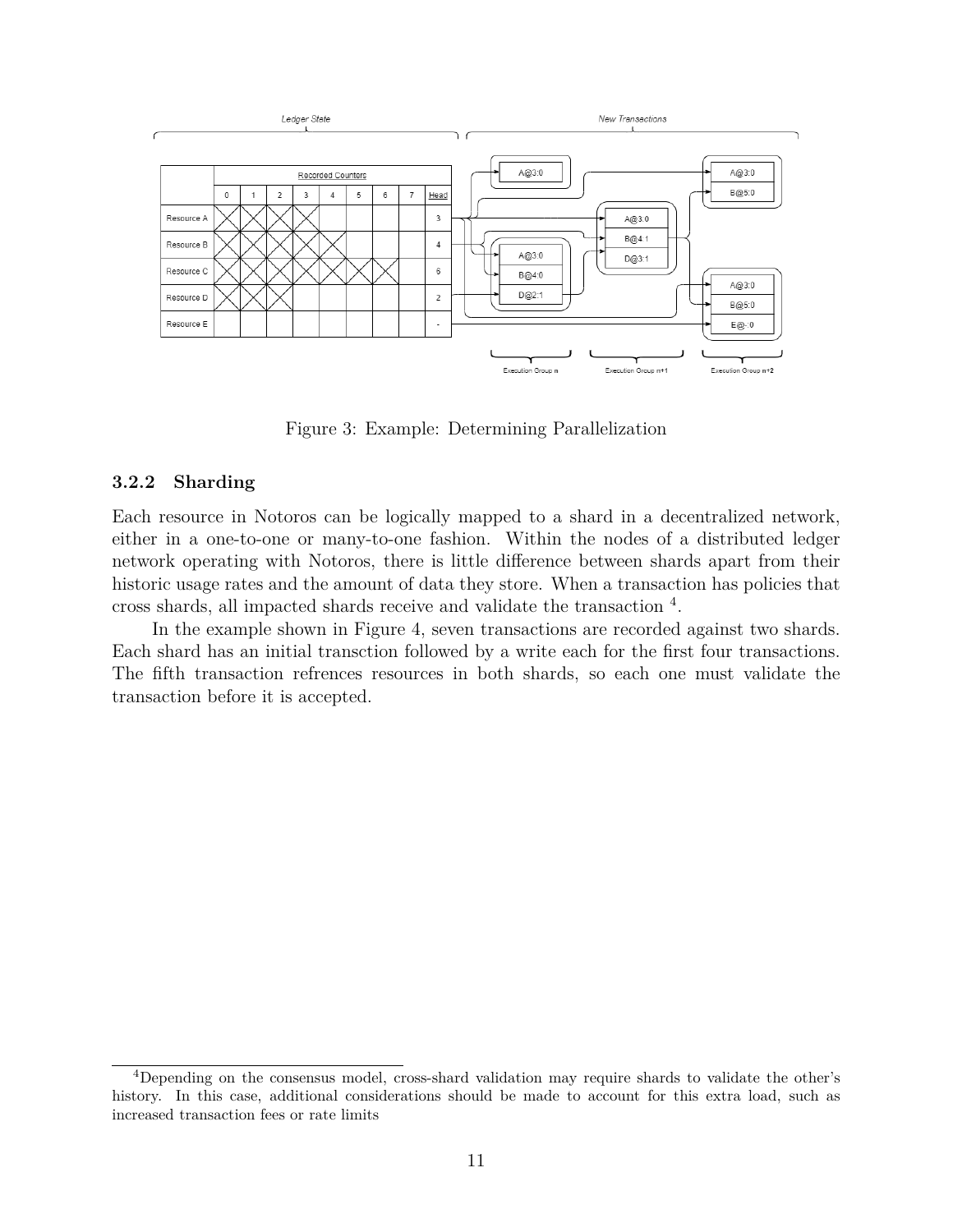

Figure 4: Example: Abstract Shard Reconciliation

## **3.3 Privacy Mechanisms**

A significant portion of the distributed ledger industry is highly concerned with maintaining privacy while ensuring trustlessness. Notoros has many mechanisms to help achieve this goal.

### **3.3.1 Pseudoanonymity**

Since Notoros is intended for use in a decentralized system, it uses pseudo-anonymity provided by public key cryptography to provide a layer of privacy for users. This is the same level of privacy provided by Bitcoin.

### **3.3.2 Encrypted Messages**

Notoros does not care about the content of messages, so they can be encrypted or otherwise obfuscated to prevent public view. Those messages can then reference ephemeral data (such as values in a local database) for inputs, ensuring that only the portion of nodes that can decode the messages and retrieve the information in time are able to determine the state.

### **3.3.3 Chaotic Usage**

With enough usage, patterns in resource activity will emerge that expose information about the applications using those resources. This prevents a problem for architectes desiring complete privacy. To compensate for this, applications can implement deterministic but seemingly chaotic algorithms for distributing their activity across pseudorandom resources. For example, a directed acyclic graph could be used to define the location resources in the application.

Another option is to pseudorandomly inject cryptographic salt, making the data much harder to read. This could be combined with red herring "no-op" transactions that appear to be valid to outside users but do not represent real activity within the application.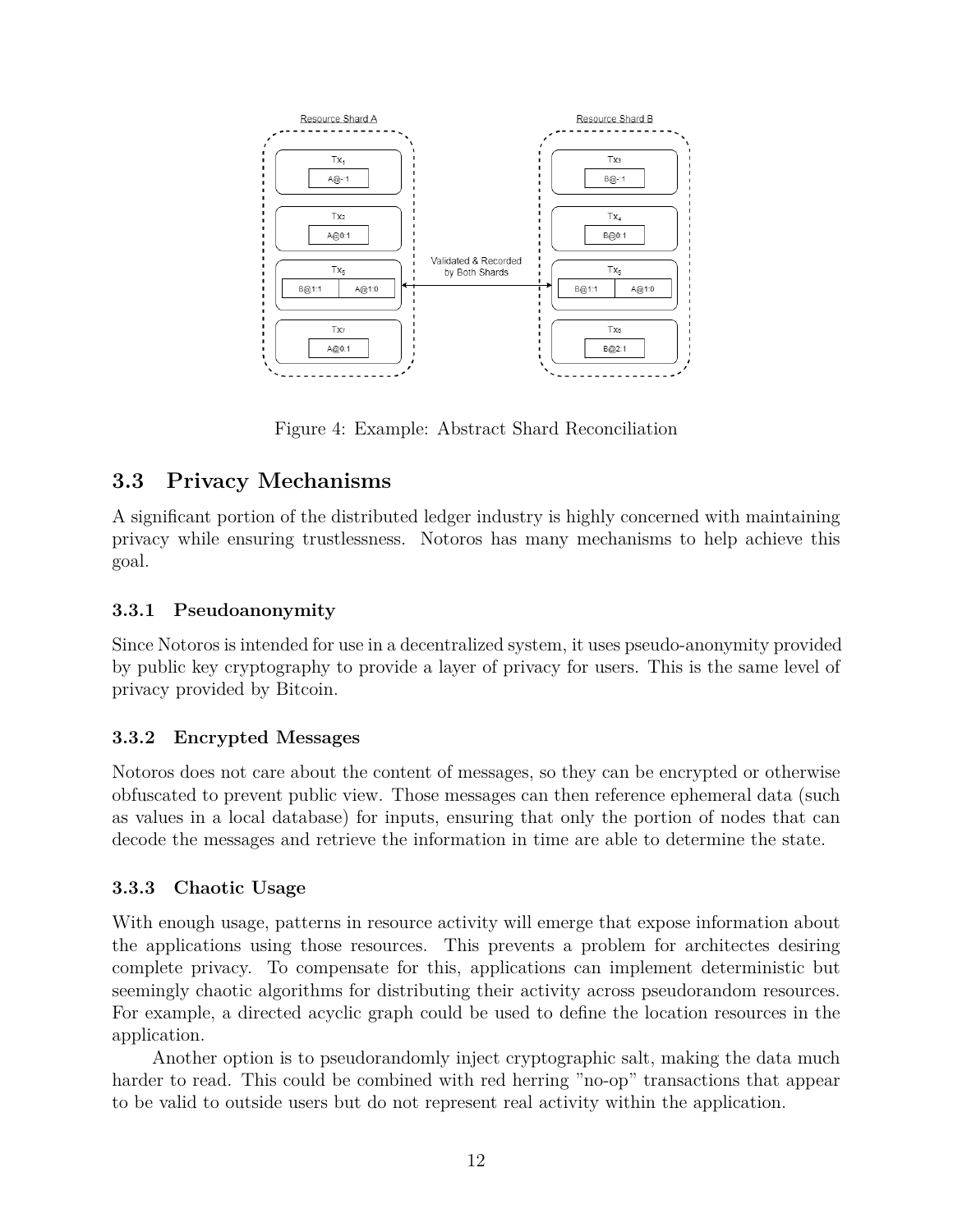## **3.4 Application Design Considerations**

## **3.4.1 Virtual Machine Applications**

The execution boundaries of a transaction's message within an application's virtual machine are defined by the create/read/write policies in the transaction. As a requirement, the virtual machine must be configured such that if the execution of the instruction set exceeds those boundaries, the entire transaction's virtual machine state changes are reverted and the next transaction is processed using the unmodified state.

### **3.4.2 Variable Resource Definitions**

The granularity of an application's chosen definition of resources can greatly influence its architecture and design. While increased granularity provides more throughput through parallelization and greater security through decentralization, it comes with a literal cost in the form of increased transaction fees to include the additional policies in the transaction.

Intelligent mappings of application resources to a Notoros resource can provide many different dynamics for application usage. For example, an architect may want only a specific portion of the network to be used by the application, and thus limit the scope of their application's resource definitions to resources maintained in that section. This may also be used to partition multiple instances of the same application across the network.

### **3.4.3 Shard Allocations**

Applications can choose resources definitions that distribute those definitions across various portions of the shard space. Figure 5 shows how various definitions can impact network usage. For instance, at either extreme are the options for using the full shard space or only a single shard. There are effectively infinite ways to configure an application for shardability with Notoros.

Additionally, there are opportunities for overlapping virtual machines that use the same resource but in separated contexts. A "Meta VM" can then be created that creates a combined state from the results of transactions from both applications, presenting opportunities for inter-VM communication strategies.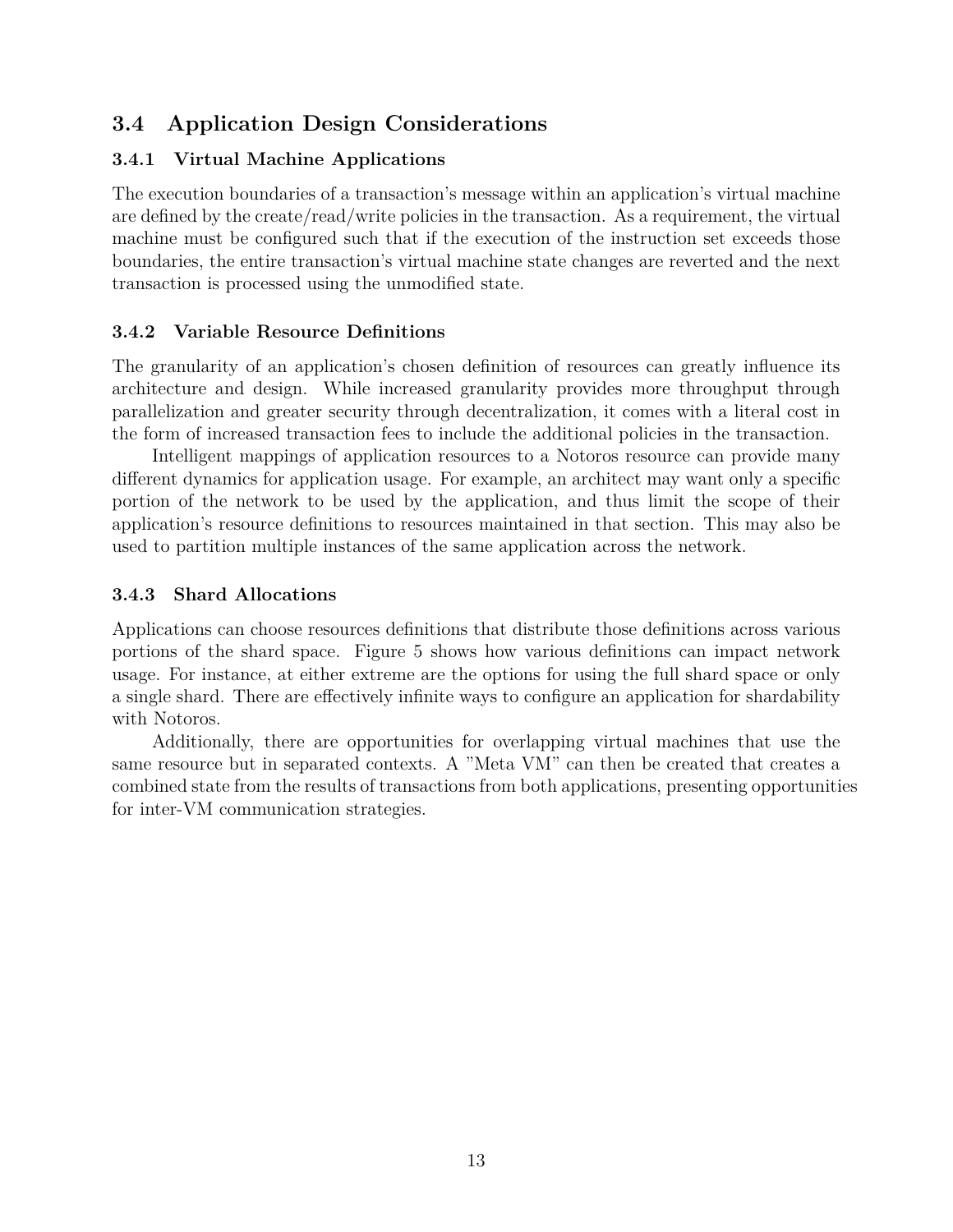

Figure 5: Application Shard Allocation Strategies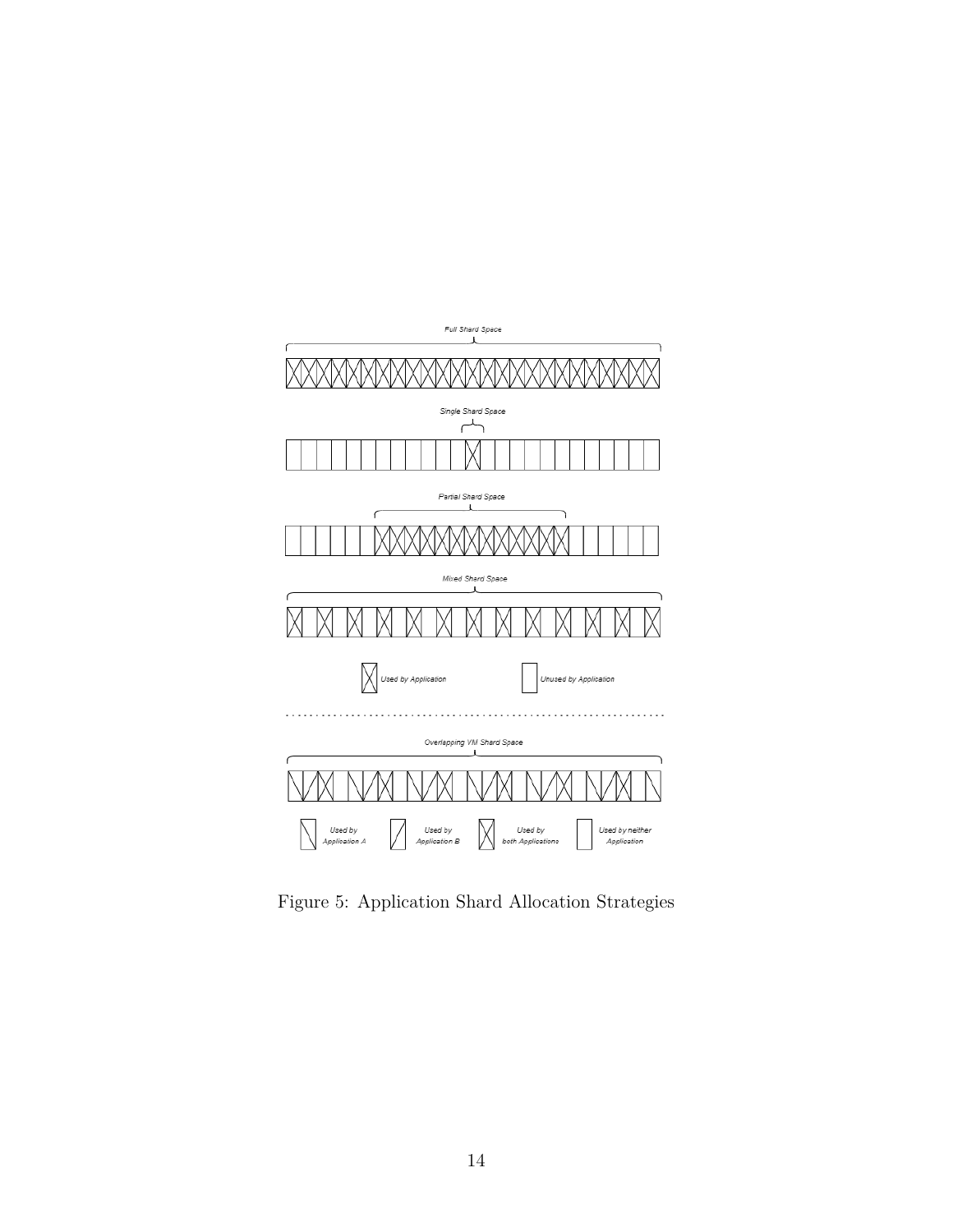# **4 Implementation on Radix**

Notoros is designed to be flexible and adaptable to many networks. The first public network it will be implemented on is Radix's mainnet. Radix uses the Atom Model to shard and process UTXO-style transactions via the Cerberus[11] consensus algorithm.

Each Radix Particle executes a transition function within the Radix Finite State Machine. The validity of the transition and its effects are determined by the particle's most derived class definition.

Particle Groups in Radix are intended to represent a single action by an application. With this in mind, each Notoros Transaction in Radix is defined by the contents of a given Particle Group: Particle transitions specify **policies**, and Radix Messages specify **messages**. Finally, the signatures on the Radix transaction can be directly mapped to the **signatures** array in each Notoros Transaction.

Since each Radix transaction may contain multiple Particle Groups, they are capable of specifying multiple Notoros Transactions. This is convenient for application designers that want to call separate VM implementations at the same time or execute a series of transactions.

## **4.1 Notoros Messages and Signatures**

Radix allows the use of multiple Radix Message Particles in a Particle Group. These messages may contain arbitrary byte data and therefore meet the requirements for passing Notoros Messages.

Radix also allows multiple signatures to be applied to a transaction, directly meeting the requirements for Notoros again.

## **4.2 Particle Spin**

In Radix's Atom Model, UTXO functionality is provided via a particle's **spin** property. A Radix Particle's **spin** can be one of the following:

- null: The particle does not exist
- UP : The particle has been created but not consumed (as UTXO-style output)
- DOWN : The particle has been consumed (as UTXO-style input)

## **4.3 Resource Identifiers**

To fully maximize the capabilities of Radix and allow for future extensibility, resources are identified within the ledger using a combination of properties:

- Address (256 bits): Identifies the specific shard that tracks the resource
- Slot (256 bits): Identifies a subsection of the shard that stores the resource history and state.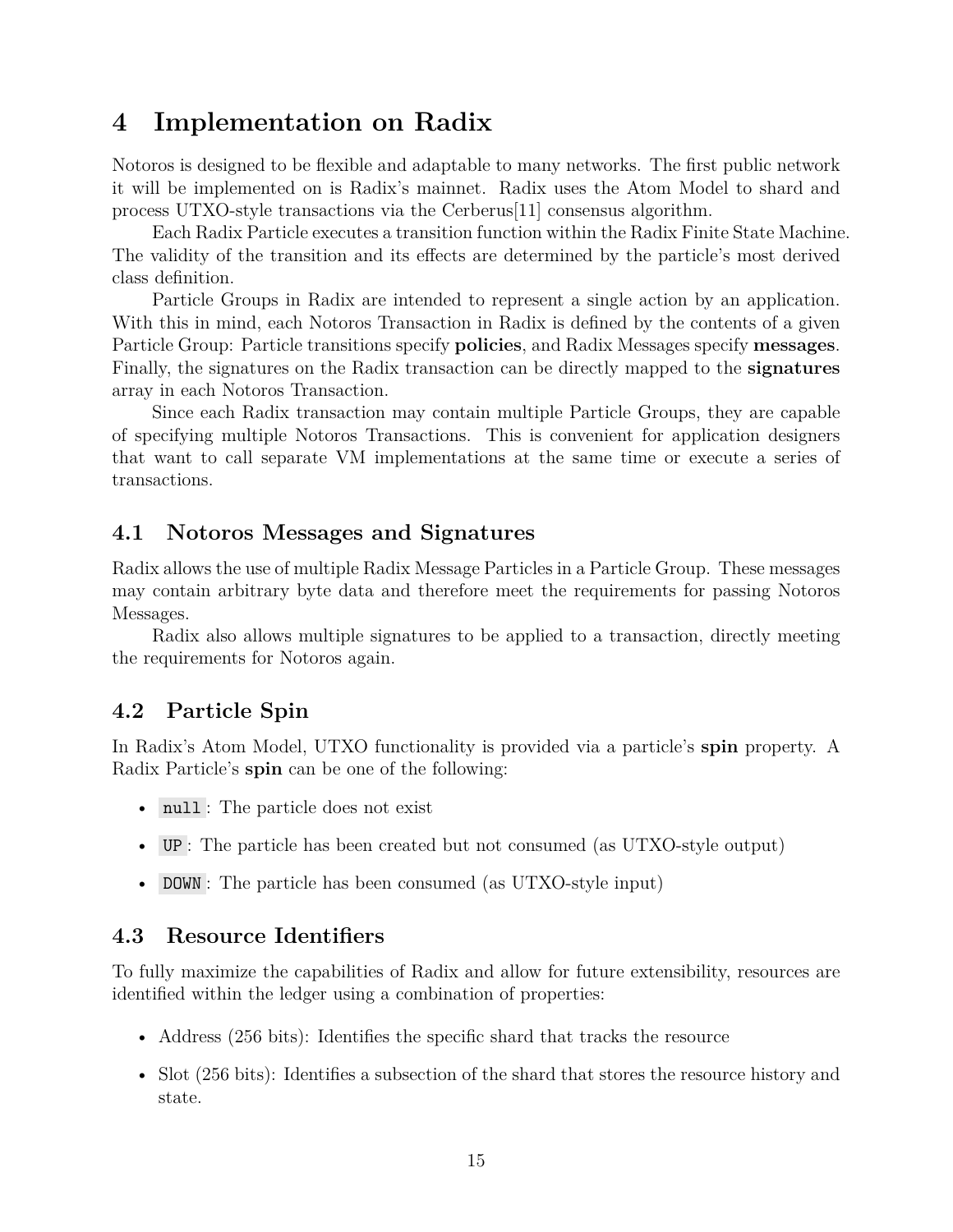• Type (8 bits): Identifies a variation on the resource, with odd values being owned by the private key corresponding to the resource's address.

## **4.4 Notoros Particles**

Radix has the capability to use user-defined Particle definitions in its network. User-defined Radix Particles inherit the **spin** property.

Notoros Particles are extensions of Radix Particles that are used to enforce Notoros transition policies on the Radix Ledger. They are uniquely identified in Radix by the hash of their resource identifier and counter (among other properties as revised):  $id = H(\text{address}:$ *slot* : *type* : *counter*). This makes finding conflicts and collisions trivial, since it is simply a matter of checking the **spin** state of the particle's **id** in the Radix Ledger.

Table 4.4 shows how the Notoros components are mapped to Radix Particles.

- Create Particles
	- **–** Initializes a resource's **counter** from *null* to 0
	- **–** Reference particle must be a Radix Void Particle
	- **–** Output particle is a Notoros Particle with spin=UP
- Read Particles
	- **–** Enforce that the resource's logical clock is at the specified **counter**
	- **–** Reference particle must be a Notoros Create Particle or Notoros Write Particle with the same resource ID and **counter** and spin=UP
	- **–** Output particle is the originally referenced particle (indicating no changes to resource) with spin=UP
- Write Particles
	- **–** Enforce that the resource's logical clock is at the specified **counter** and then increase the resource's clock by 1
	- **–** Reference particle must be a Notoros Create Particle or Notoros Write Particle with the same resource ID and ascodecounter and spin=UP
	- **–** The reference particle is consumed ( spin=DOWN , indicating the resource has been potentially modified)
	- **–** Output particle is a new Notoros Write Particle at the specified resources with the updated **counter** value and spin=UP (providing a new reference for future operations).

## **4.5 Notoros Policies**

A single Notoros policy is the combination of an (potentially *null*) input Particle and an output Particle. That means each policy also contains a unique **id** from the output Particle and a reference (**ref**) to the policy that was previously applied to the resource via the input Particle. Table 2 shows the full data available from a policy.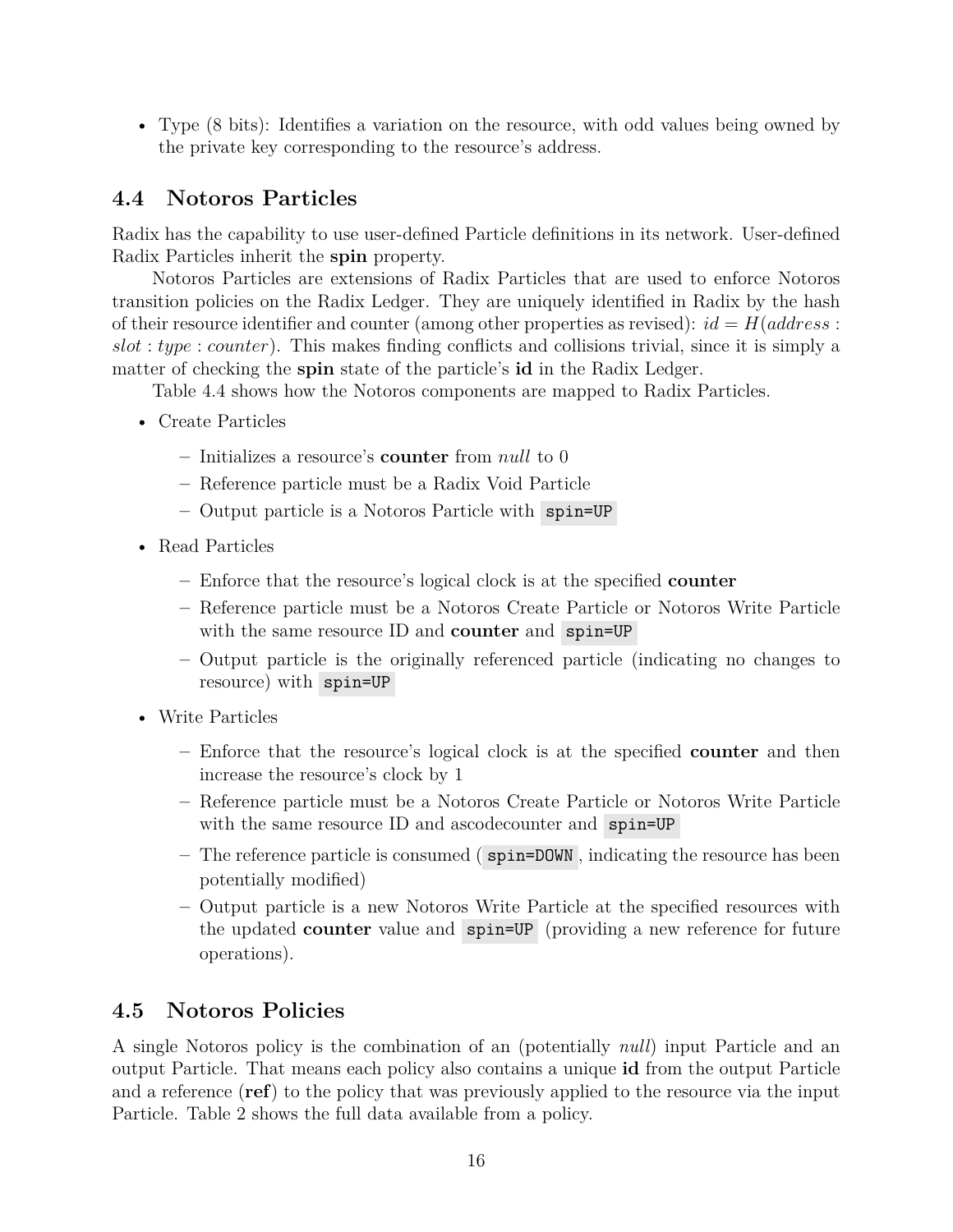| Notoros Policy |                  |                                                             |  |
|----------------|------------------|-------------------------------------------------------------|--|
| Property       | Type             | Description                                                 |  |
| address        |                  | uint256 Location of resource being operated on (i.e. shard) |  |
| slot           |                  | uint256 ID of resource being operated on (vm-dependent)     |  |
| type           | uint8            | Variation of resource                                       |  |
| counter        | uint64           | Current logical clock value for resource variation          |  |
| action         | enum             | Ledger operation to perform: "create", "read", "write"      |  |
| id             | uint256          | Policy ID (i.e. output hash)                                |  |
| ref            | $\text{uint256}$ | Parent Policy ID (input hash or nulled if action="create")  |  |

Table 2: Notoros Policy Definitions in Radix

#### **4.5.1 Address**

The address is the primary shard that contains that record. The shard size of a transaction is determined exclusively by the width of the set of addresses that are being accessed.

### **4.5.2 Slot**

The slot of a policy is the sector of state within a shard/address that is being operated on. Slots can represent message channels, memory registers, and other shared resource types.

### **4.5.3 Access Type**

The access type allows transactions to specify up to  $256 \ (2<sup>8</sup>)$ , or one byte's worth) different variations of resource accesses. This can be used to stack applications within the same shard space or specify different types of storage mechanisms, depending on application requirements.

Access types are split into two categories: public and witnessed. Access types that are even numbers (including 0) are public: they may be used by any account in a transaction. Access types that are odd are witnessed: they can only be used when the transaction is signed by the private key corresponding to that address. This system allows developers to create anti-DoS mechanisms in their apps as well as multi-signature flows.

### **4.6 Messages**

Messages within a transaction designate a virtual machine specification, an instruction set to execute, and the original sender of the message. Messages are given a unique identifier based on the hash of their contents.

### **4.6.1 Virtual Machine Specification**

The **application** field within a message specifies which virtual machine should be used to execute the instruction set. It is recommended that this field be constructed using the hash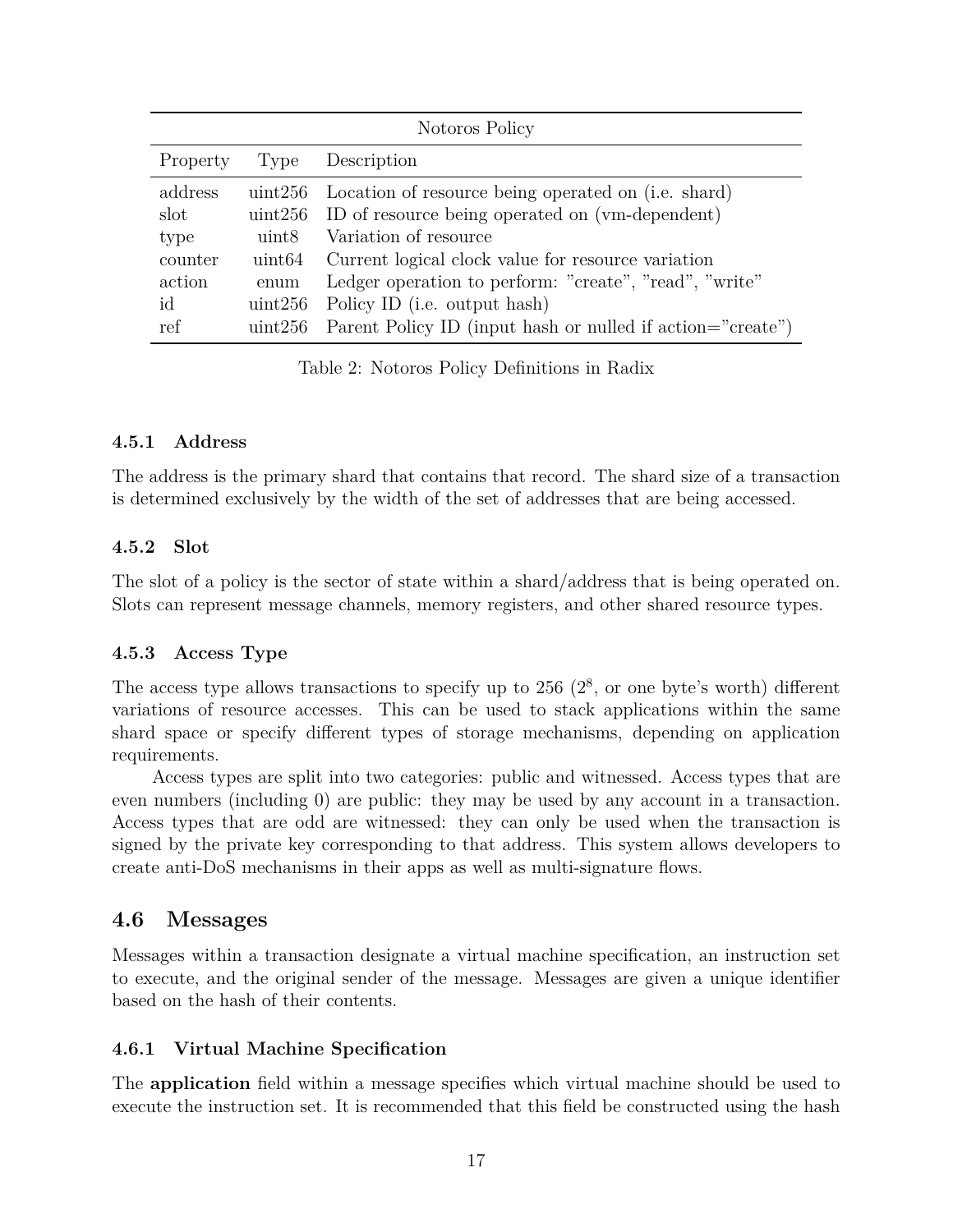| Notoros Radix Message                        |                                               |                                                                                                                                                                                                                       |  |
|----------------------------------------------|-----------------------------------------------|-----------------------------------------------------------------------------------------------------------------------------------------------------------------------------------------------------------------------|--|
| Property                                     | Type                                          | Description                                                                                                                                                                                                           |  |
| sender<br>application<br>body<br>nonce<br>id | uint256<br>bytes<br>bytes<br>bytes<br>uint256 | Indicates origin of tx. Sender must sign tx.<br>The VM application targeted: 8-1024 bytes<br>Command to be executed by the VM application<br>Random bytes to generate unique ID: 0-32 bytes<br>Message ID (i.e. hash) |  |

Table 3: Notoros Message Definition in Radix

of any genesis and/or network parameters to provide a traceable identifier for all users and exclude non-conforming machines.

#### **4.6.2 Instruction Set**

The **body** field within the message contains the instruction set to be executed in the VM (e.g. EVM bytecode). This field can also be used to transmit simple messages via the network if the message must be continuously available or guaranteed delivered.

#### **4.6.3 Sender**

The **sender** field is the official origin of the message. The senders of every message in a transaction must sign the transaction with their key and add it to the 'signatures' array for the transaction to be valid.

One naive way of creating multi-signature transactions is to have the same message body in messages from multiple parties contained in a single transaction to enforce that all parties must sign the transaction.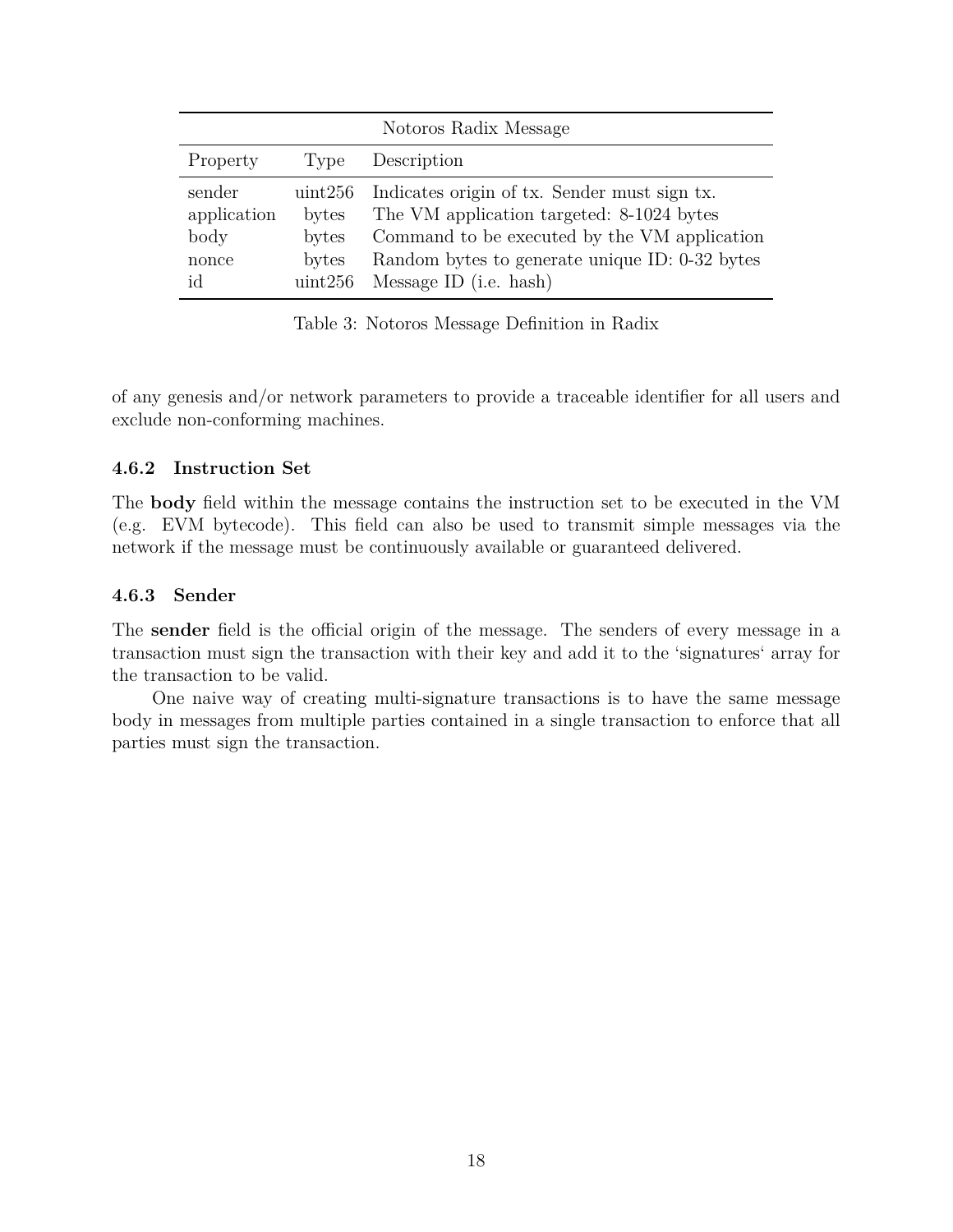# **5 EVM Implementations with Notoros**

Notoros was designed from the start to enable any form of application to be operated using inputs ordered via a distributed ledger. There are several virtual machines that use distributed ledgers for their inputs, with Ethereum being the most widely known.

Notoros is implementing a highly sharded Ethereum Virtual Machine[5] (EVM) on the Radix public network. Ethereum has the largest number of developers and widest array of tools available of any ecosystem in the blockchain industry. There are numerous implementations of Ethereum, each with their own unique aspects designed for the distributed applications running on them. The specification outlined in this paper is intended to provide a guideline rather than dictate a singular implementation: many of the parameters provided to the Ethereum VM can be modified to create innovative operating models and provide a level of obfuscation for privacy purposes.

Due to the different nature of the Ethereum environment compared to the Notoros environment in relation to consensus and sharding, some properties are not directly translatable. However, variations of the EVM implementation can specify whatever definitions are best suited for their users' needs.

## **5.1 Address Translations for Radix**

One application-specific definition is the translations between Ethereum Addresses and resources. In the Radix network implementation, resources are mapped to shards by Radix Addresses. Since Ethereum Addresses are based on the hashes of public keys and do not take a full 256 bits like Radix Addresses, each Notoros Policy's **address** field must be translated as allowable. The following solution is proposed for simplicity:

- Translation from Ethereum address to Notoros Policy **address**
	- 1. Use the Ethereum address as a seed for a new private/public key pair. The public key's address is the corresponding **address**
		- **–** *Note: This makes the private/public key pair for a given Ethereum address effectively impossible to find, barring quantum solutions*
	- 2. The same as the previous option, but where the seed is modified through a function. This modification function can be known only to the application developers and users in order to provide a way to obfuscate patterns of access within an application.
- Translation from Notoros Policy **address** to Ethereum address
	- 1. Generate an Ethereum address directly from the policy's **address** (which represents a valid public key)
		- **–** *Note: This conversion uses a one-way hash, making it impossible to reverse lookup a policy address from an Ethereum address (barring quantum solutions).*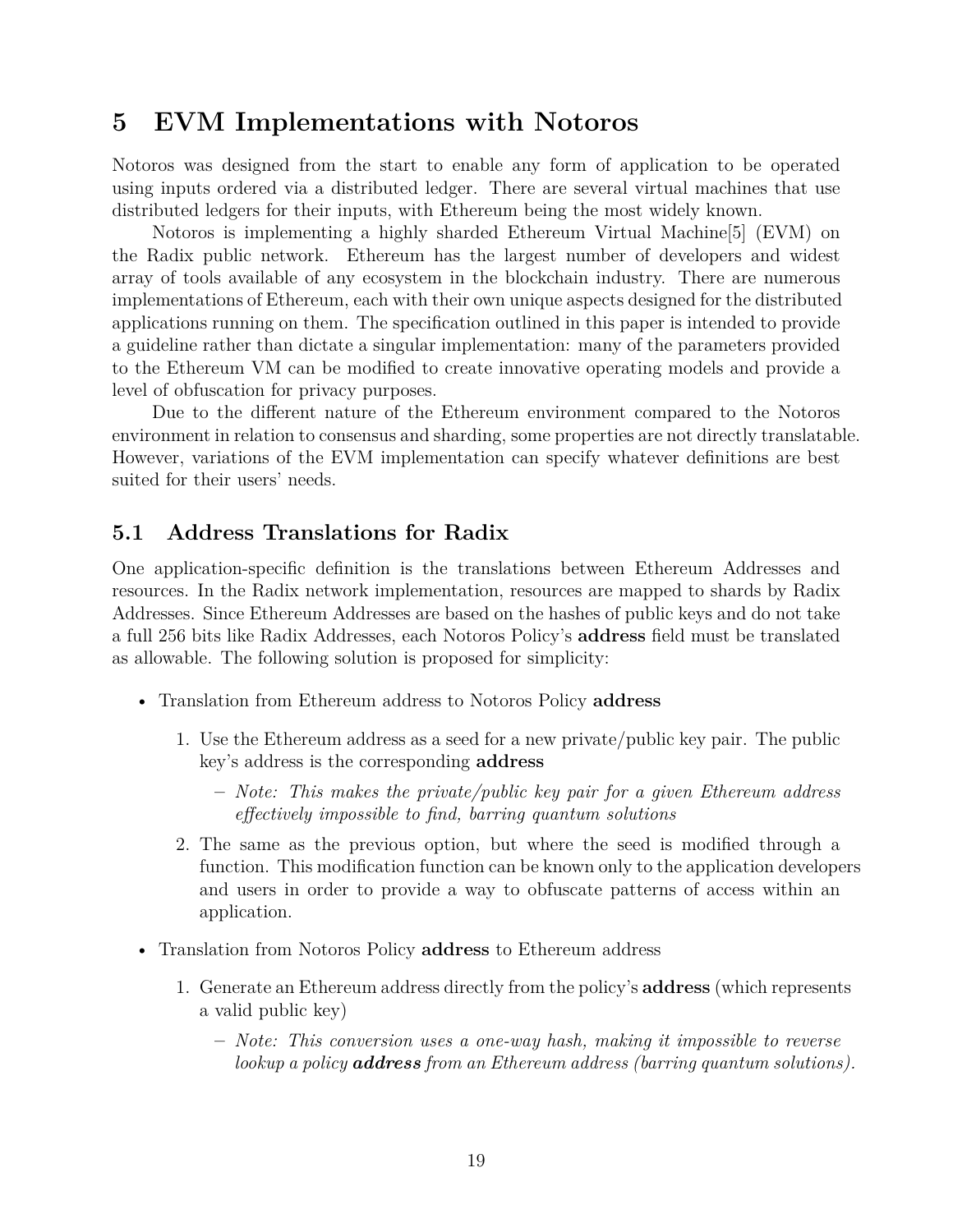## **5.2 Setting Execution Boundaries**

| Applying the definition, we can define the following boundaries in an Ethereum VM: |  |  |  |
|------------------------------------------------------------------------------------|--|--|--|
|------------------------------------------------------------------------------------|--|--|--|

| Variation      | Ethereum<br>Scope          | Address<br>Translation                                     | Description                                                                                                                                                         |  |
|----------------|----------------------------|------------------------------------------------------------|---------------------------------------------------------------------------------------------------------------------------------------------------------------------|--|
| $\theta$       | Account<br>Nonce           | Policy address<br>directly converted to<br>account address | Used to read<br>or modify<br>external<br>account's<br>an<br>transaction nonce. Enforces<br>the<br>that<br>transaction<br>is<br>signed by the private key<br>holder. |  |
| $\mathbf{1}$   | Contract<br>Nonce          | Policy generated from<br>contract address                  | Used to read<br>or modify<br>contract's<br>transaction<br>$\mathbf{a}$<br>nonce.                                                                                    |  |
| $\overline{2}$ | Account<br><b>Balance</b>  | Policy address<br>directly converted to<br>account address | Used to read<br>or modify<br>external<br>account's<br>an<br>balance. Enforces that the<br>transaction is signed by the<br>private key holder.                       |  |
| 3              | Contract<br><b>Balance</b> | Policy address<br>generated from<br>contract address       | Used to read or modify a<br>contract's balance. Account<br>ownership enforced within<br>VM                                                                          |  |
| 5              | Contract<br>Code           | Policy address<br>generated from<br>contract address       | Used to read or modify a<br>contract's bytecode.                                                                                                                    |  |
| 7              | Contract<br>Storage        | Policy address<br>generated from<br>contract address       | Used to read or modify a<br>contract's storage.<br>Can<br>be further granularized by<br>specifying the slot.                                                        |  |

Table 4: Radix/Notoros Policy Type Application in Ethereum

For Account balances, there are multiple valid approaches, including the above and:

• Use a policy **type** to indicate balance storage (as in Table 4), but generate the policy address from the account address. Has the secondary effect of spreading account balances across the entire network and separating from the shard of the private key holder. This increases transaction complexity while providing a validation gateway.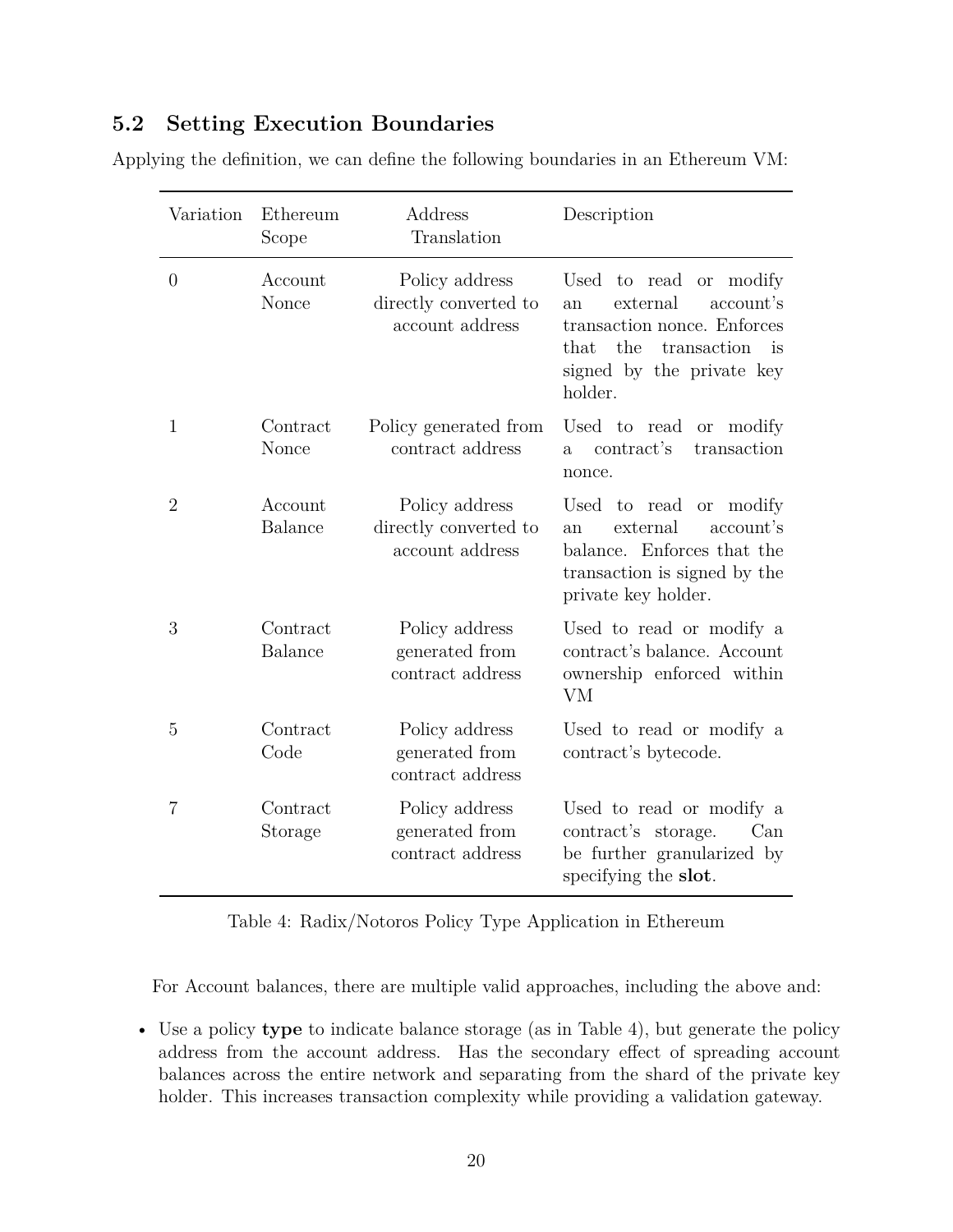• Using a specific address (e.g. the 0*x*0 address), assign all balance records to "contract storage". This consolidates all balance changes (inherently one per transaction) to a single shard, which eases management but centralizes validation.

## **5.2.1 EVM Policy Granularity**

The most granular implementation of the EVM specifies Notoros Policies down to the individual storage slot in the VM. This is the level of granularity that will be used by the primary Notoros EVM implementation on Radix. It allows transactions impacting the same contract to be parallelized if they don't modify the same storage, providing the highest level of per-smart contract throughput and spreading activty across the entire network.

# **5.3 Blocks**

Conceptually, blocks represent ordered groupings of transactions that have been executed on the chain. Due to Notoros's layered architecture, this concept is not directly translatable to mainline Ethereum definitions. As such, it is up to the implementation to decide how to define blocks. In a simple implementation, blocks can be analogous the Notoros Policy that included the executed transaction. There may be implementations where blocks are created secondary to the recording of the original transaction on the ledger and represent execution proofs or other consensus-related data structure. The guides below serve as a starting point for designers.

A transaction's Block Context is determined in large part by the network architecture:

- Where possible, consistently incrementing state version numbers should be used to identify the **blockNumber**. In Notoros's EVM implementation on Radix, the network's accumulated state version is used.
- Unique identifiers on the transaction's meta context should be used for the **blockHash**. In Notoros's EVM on Radix, the Radix Atom's hash is used.
- The **coinbase** (or miner) of the block should be determined based on an algorithm specific to the EVM's implementation context. For some implementations, the **coinbase** can be the primary validator on the transaction. For others, it can be an address based on the contents of the transaction, perhaps referencing a smart contract that enforces consensus rules. The latter is the case for Notoros's EVM on Radix.
- The **timestamp** of the block should be the closest analog to a timestamp available to a transaction. For Notoros's EVM on Radix, the timestamp of the transaction is included in the Radix Atom.

Due to the conceptually different nature of Notoros Policies and blocks, the full definition of a block may have many modifications:

• **stateRoot**, **transactionsRoot**, and **receiptsRoot** are currently undefined due to the sharded nature of the VM. Because some shards may not have access to the full state of the VM, these roots should be calculable from only the states required for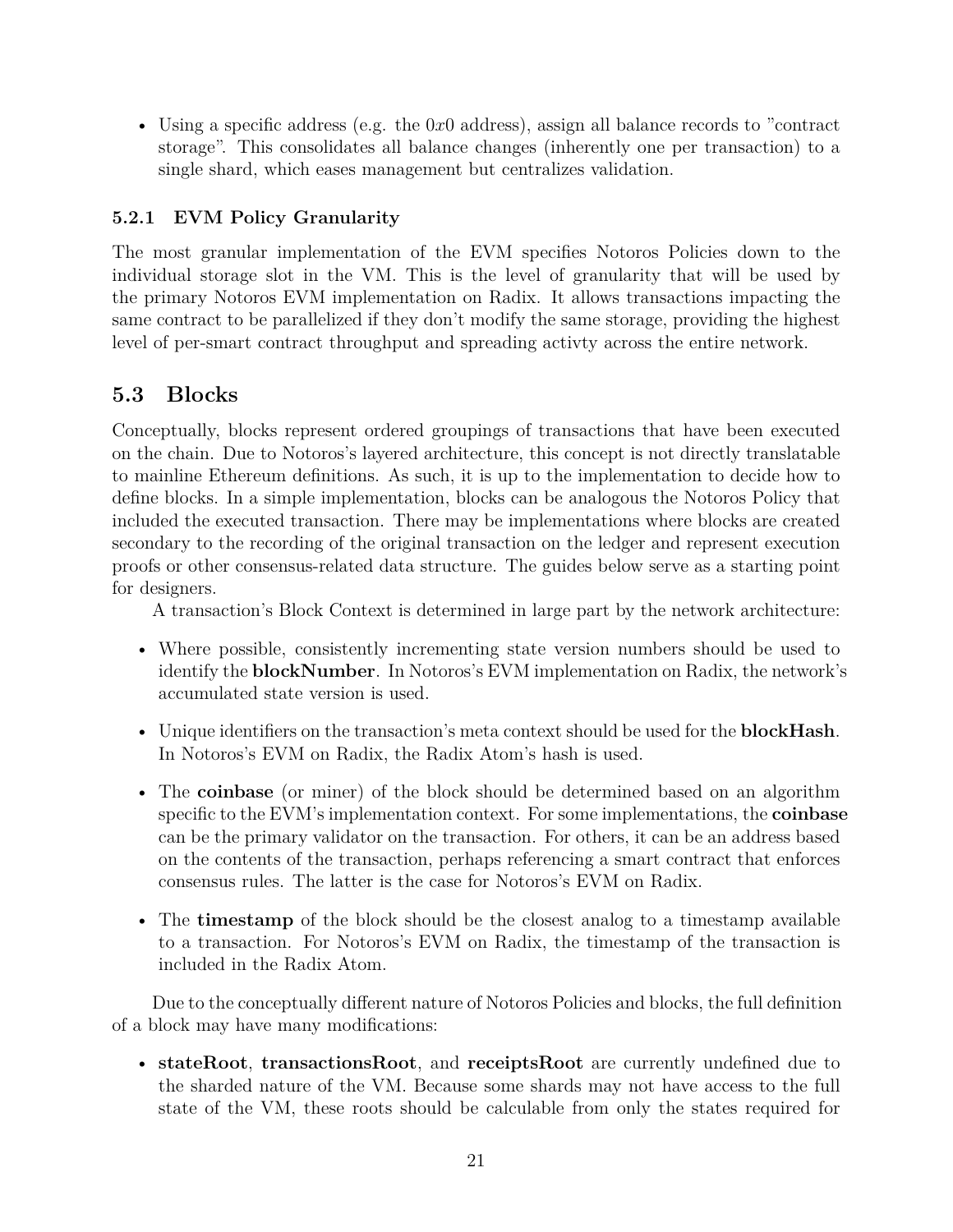each transaction. Using existing Merkle mechanisms to generate these values is likely to be computationally intensive across many sharded transactions, and thus additional research is being done to determine the most appropriate data structure for these fields. Implementations are free to use the definition that best fits their needs.

- **uncles** is currently undefined due to the consensus mechanisms around sharding. This may be a set of intermediate validation step hashes or other application-specific set.
- **sha3Uncles** is currently undefined due to the consensus mechanisms around sharding. This may be a set of validators, or simply remain empty based on the implementation's requirements.

# **5.4 Transaction Processing**

Raw Ethereum transactions in Notoros are represented in a Notoros Message. Message processing follows these general guidelines:

- Each message in a Notoros transaction should be processed sequentially. Some applications may change the ordering process to obfuscate their operation; as long as the order is deterministicly generated, alternative ordering methods are acceptable.
- The **application** field in the message is the hash of the genesis is on (or set of genesis) files) used for instantiating the Ethereum VM.
- The **data** field in the message is the raw Ethereum transaction in bytecode (or other acceptable format)
- If the raw transaction's signer is not the **sender** of the message, the transaction is invalid and not executed. *Note: Alternative implementations may be satisfied if the raw transaction's signer also signed the Notoros transaction*

Transaction receipts have the following modifications:

- **cumulativeGasUsed** under most implementations will be the same as **gasUsed** unless multiple **messages** are contained in the Notoros transaction.
- **transactionHash** may not be the hash of the raw Ethereum transaction bytecode, but rather a more suitable ID for the ledger (e.g. Radix Atom hash).

## **5.5 VM Execution**

Execution within the EVM is modified with the following rules:

• When reading values from persistent state (e.g. the **SLOAD** and **EXTCODECOPY** opcodes), the transaction must include a Notoros Policy for the appropriate scope. If it does not, the transaction is reverted. *Note: Some implementations may require that the policy is only "read" (not "write" or "create") if the transaction never modifies state in order to incentivize transaction formatting best practices*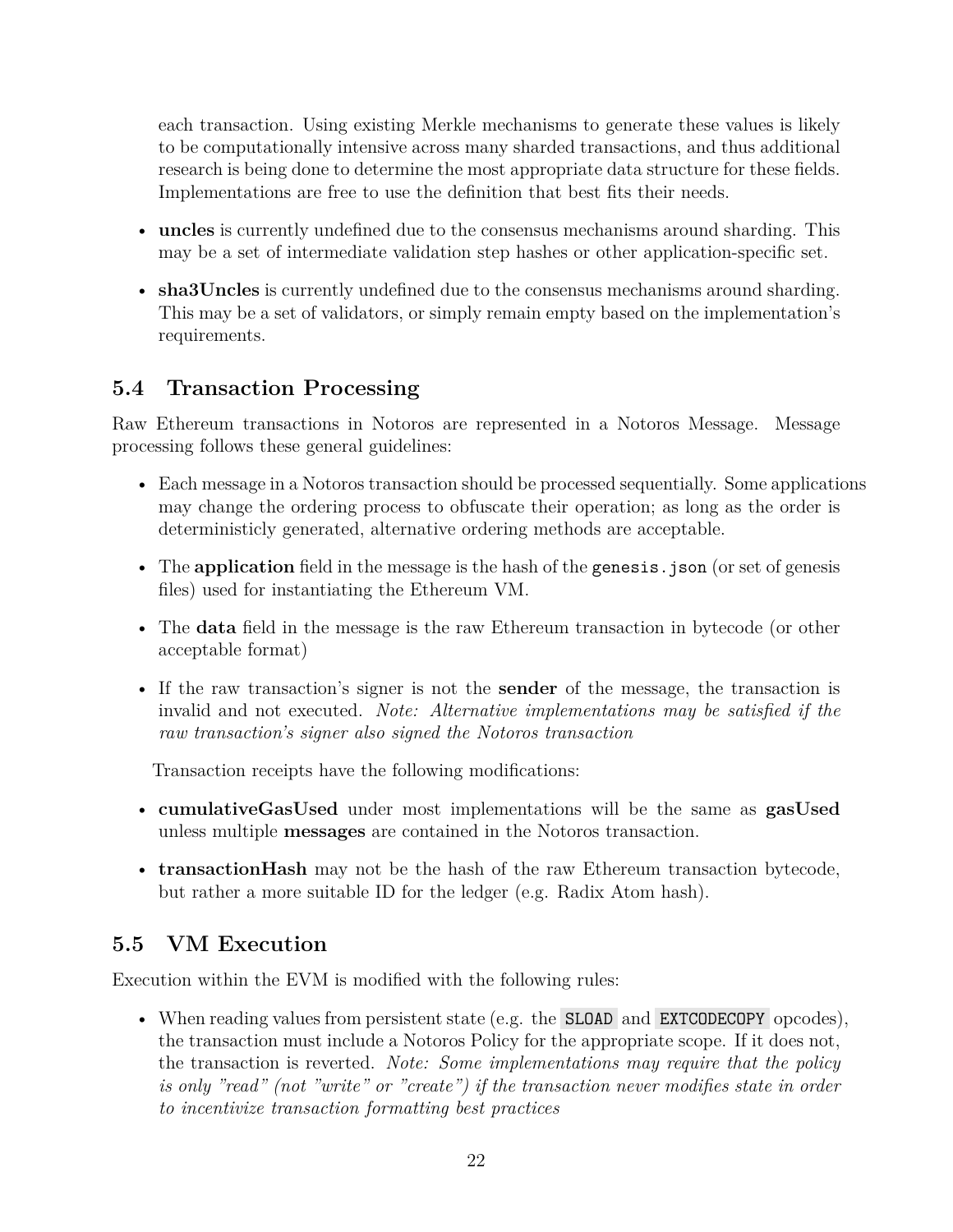• When recording values to persistent state (e.g. the SSTORE and CREATE opcodes), the transaction must include a Notoros Policy for the appropriate scope that has either a "write" or "create" policy. If it does not, the transaction is reverted.

## **5.6 Example EVM Transaction Execution**

An example ERC20 token transfer will be used to demonstrate the execution of an Ethereum transaction using Notoros.

### **5.6.1 Assumptions**

Assume that Alice and Bob operate compatible EVM instances and agree on the current Ethereum state. They could be using a secondary consensus layer to determine the state, or they could have figured out the current state themselves by executing the respective transaction histories. The "how" doesn't matter for this example, the important thing is that they agree on this starting place.

Furthermore, assume:

- Alice owns Account A, Bob owns Account B, and an ERC20 contract has been deployed to Account C.
- Within the ERC20 contract, Alice has 200 tokens and Bob has 1000 tokens.
- Bob will transfer 500 tokens to Alice.
- Gas Fees will be transfered to contract balance storage at Account R.

### **5.6.2 State Definitions**

First, the chain state and application definitions are determined. Basic resource identifier patterns are used for simplicity. Aribitrary logical clock values and secondary EVM states are chosen. These are shown in Table 5.

| Ledger State   |          | Application Definition                  |               |
|----------------|----------|-----------------------------------------|---------------|
|                |          | Resource Clock   EVM Resource           | EVM State     |
| B <sub>0</sub> | 5        | Account B, External Nonce               |               |
| B <sub>2</sub> | 9        | Account B, Account Balance              | 658, 245, 332 |
| C <sub>5</sub> | $\theta$ | Account C, Contract Code                | 0x60604       |
| C7(A)          | 23       | Account C, Contract Storage, Position A | <b>200</b>    |
| C7(B)          | 17       | Account C, Contract Storage, Position B | 1000          |
| R <sub>3</sub> | 42       | Account R, Contract Balance             | 22,357,837    |

Table 5: Example Starting State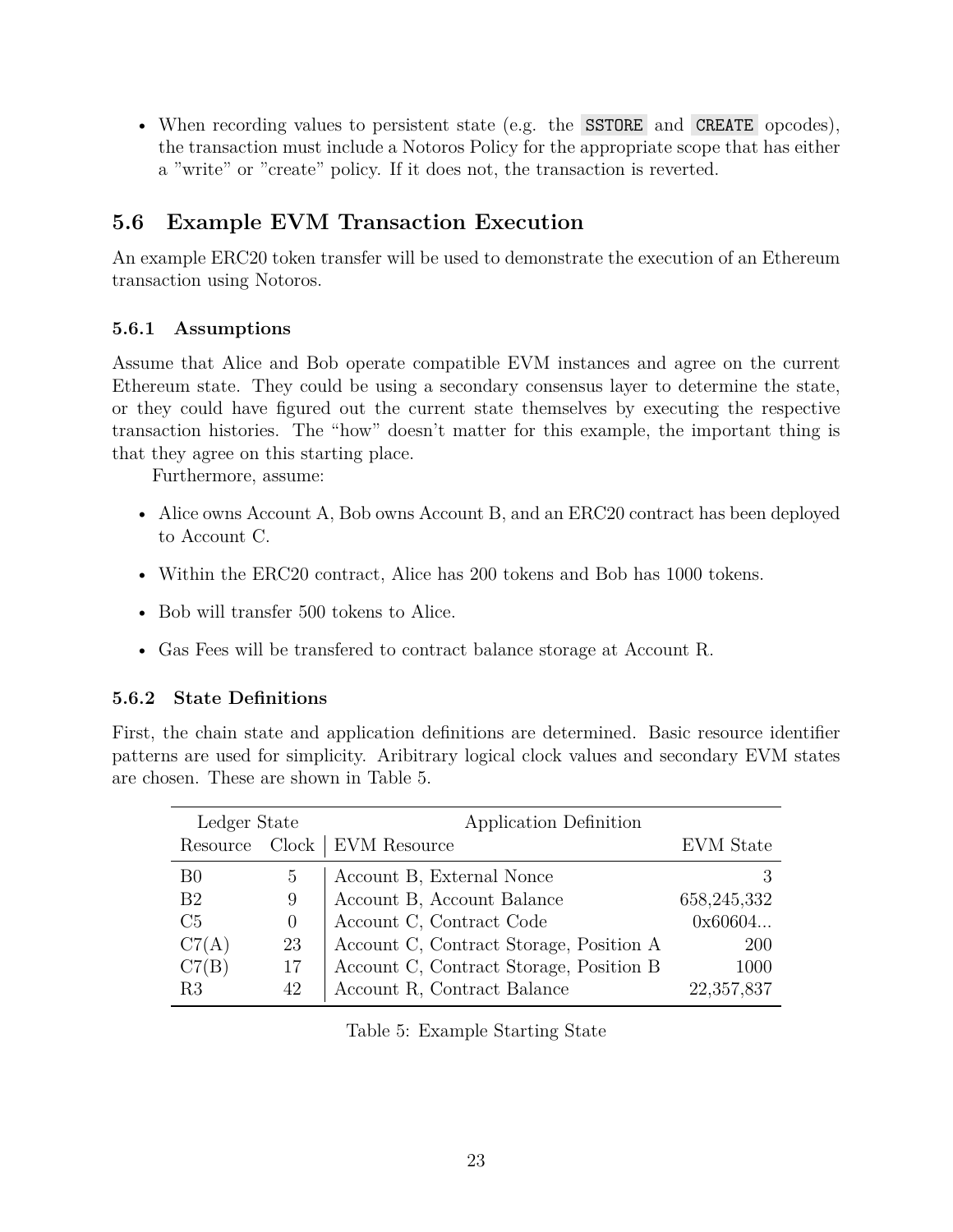### **5.6.3 Transaction Execution**

Next, we can generate a transaction that appropriately updates and reads the resources needed to fully execute the Ethereum message. In addition to Bob's **signature** and **message** call, multiple policies are dictated by the transaction. The transaction's policies and their effects are shown in Table 6.

Looking only at the resources impacted by the transaction, it can be seen that Bob's account nonce is updated, his balance is updated, the token contract's code is read, two slots in the contract's memory are updated (one each for Alice's and Bob's balances), and the destination balance for Bob's gas fees is updated.

|                | Ledger State | Application Definition                  |                   |
|----------------|--------------|-----------------------------------------|-------------------|
| Resource       | Policy       | <b>EVM</b> Resource                     | Updated EVM State |
| B <sub>0</sub> | B0@5:1       | Account B, External Nonce               |                   |
| B <sub>2</sub> | B2@9:1       | Account B, Account Balance              | 654,722,851       |
| C <sub>5</sub> | C5@0:0       | Account C, Contract Code                | 0x60604           |
| C7(A)          | C7(A)@23:1   | Account C, Contract Storage, Position A | 700               |
| C7(B)          | C7(B)@17:1   | Account C, Contract Storage, Position B | 500               |
| R3             | R3@42:1      | Account R, Contract Balance             | 25,880,318        |

Table 6: Example Post-Execution State

After executing the transaction within the virtual machine, the updated application state is recorded. Note that the contract code cannot change change due to the READ policy. This allows multiple users to transact in parallel on the same smart contract, providing much greater network throughput than one-contract-one-shard solutions.

## **5.7 Benefits of EVM Execution with Notoros**

Notoros provides a host of scalability and pluggability features to baseline Ethereum with the sharded, multi-layered transaction ordering process. Beyond that, it improves on basic security and usability features such as:

- **Deterministic Execution**: Notoros allows the transaction sender to exactly specify the version of state that the transaction should operate on. If another transaction changes these values first, the Notoros transaction will fail rather than executing on unknown state. This is in contrast to mainnet Ethereum, where malicious actors rely on its lack of specificity to preempt legitimate transactions with their own and change the conditions of the legitimate transaction in frontrunning or double spend attacks.
- **Overlapping VMs**: With multiple VMs capable of operating on the same Notoros network comes the ability to overlap the virtual machine states into a new, "meta" VM state. For example, suppose Alice's and Bob's VMs contain smart contracts that track their respective store's inventory, and each has a unique application ID that indicates which messages to be applied to their VMs. Charlie can then compose a modified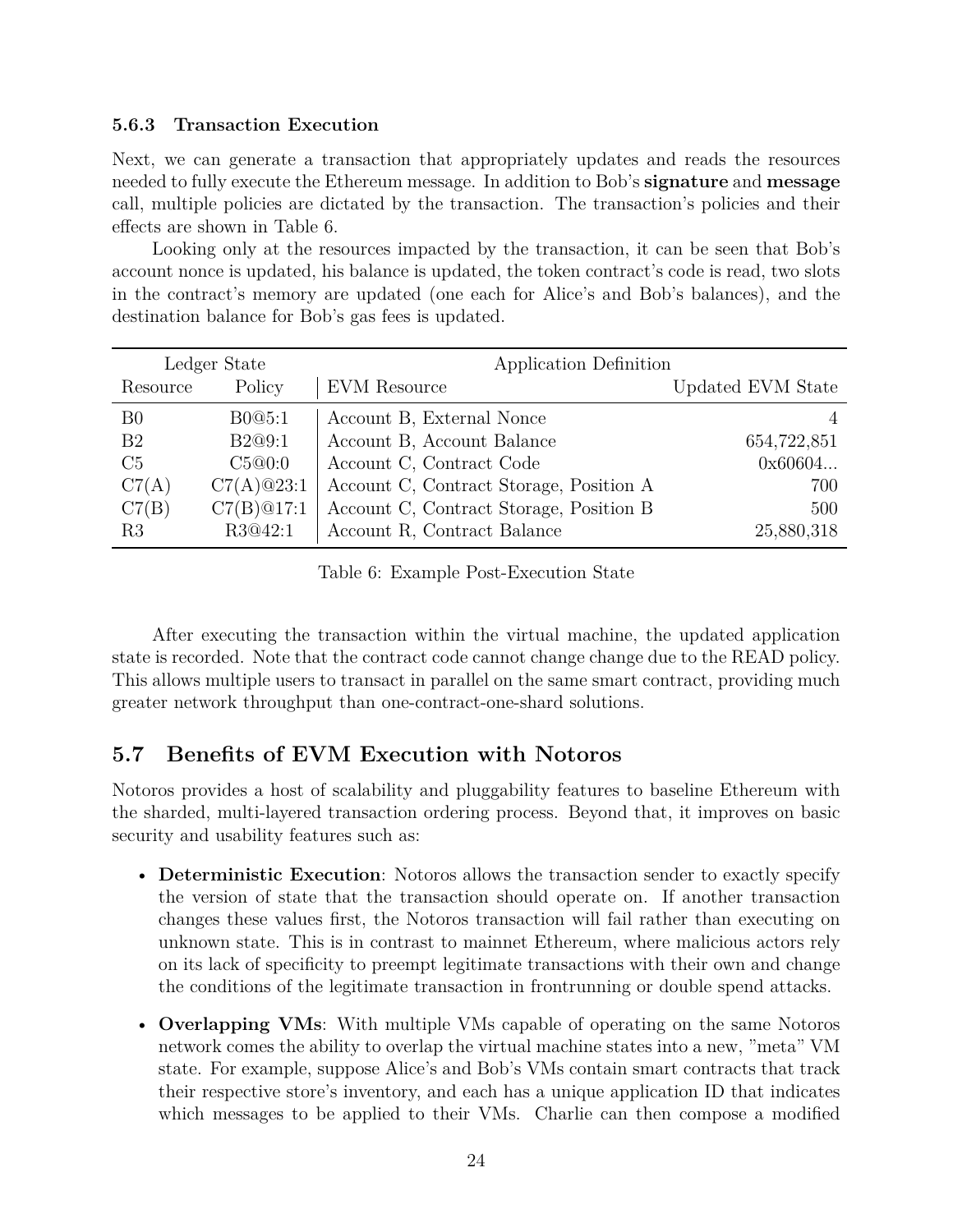VM that accepts transactions with either of the application IDs to monitor Alice and Bob's inventories. Charlie's VM can also accept transactions with a third application ID that read the state of Alice and Bob's smart contracts and performs actions within Charlie's smart contracts. Extensions of this idea with zero-knowledge-proofs can be constructed to allow transaction and state privacy between VMs. This overlapping use can be considered analagous to colored coins allowing multiple cryptocurrencies on the same ledger.

• **Private Transactions**: Notoros Messages can specify arbitrary bytes, meaning it is possible to encrypt the content of the transaction such that only a consortium of network users can decrypt and apply the transaction, allowing private applications to exist alongside public applications. Combining the overlapping VM concept and zero knowledge proofs, it becomes possible to construct private VMs that are interoperable with public VMs. Additional obfuscation of the transaction can be done by dynamically changing the required scope of any policies in the VM so state accesses appear random to outside viewers.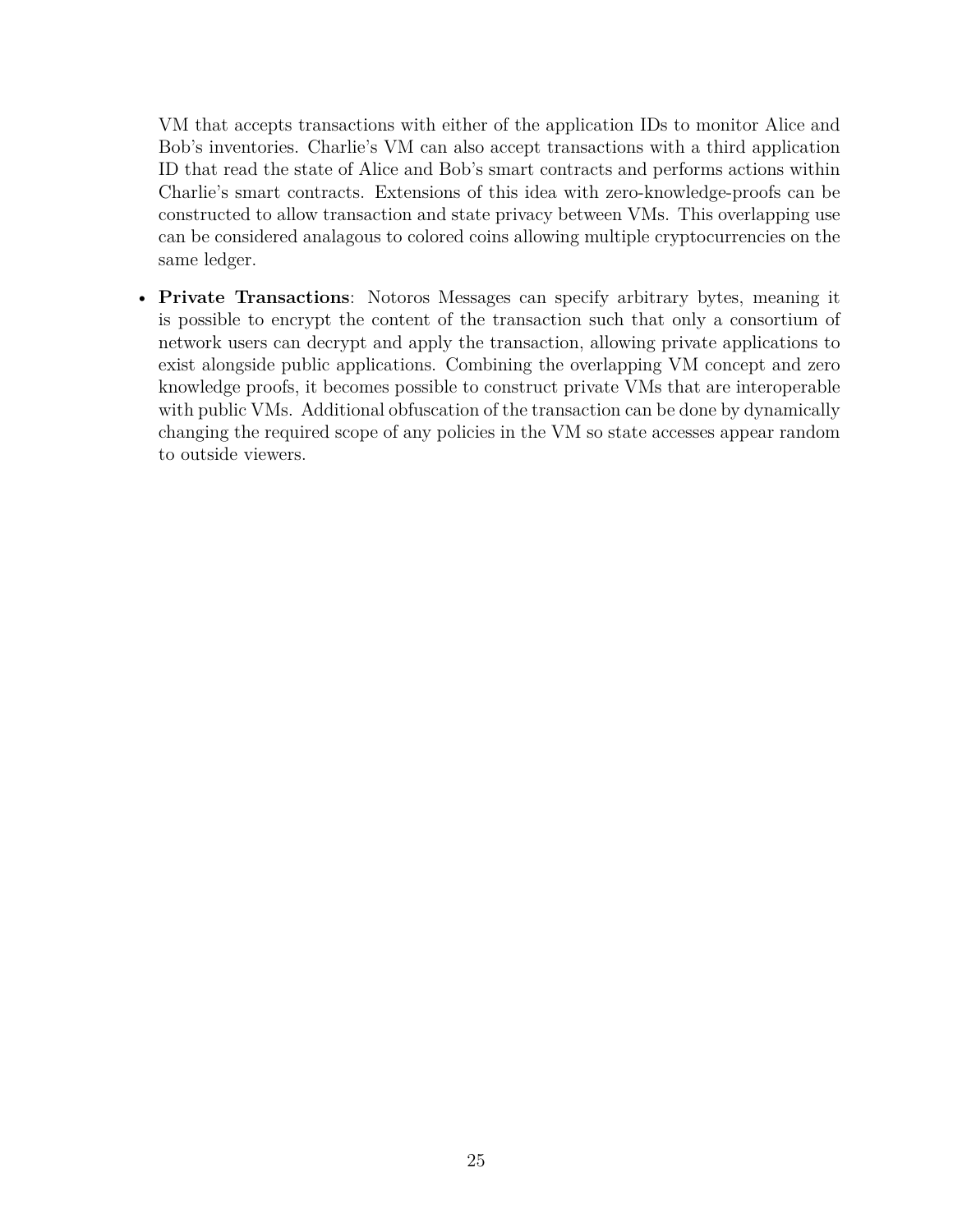# **6 Future Work**

# **6.1 Application State Proof Networks**

First, application state proof networks are needed for light client validation. While application state can always be computed directly from the chain state, users need a way of succinctly verifying state through an API. This opens the door for traditional mining mechanisms as a Layer 2 solution.

# **6.2 Zero Knowledge Proofs**

The chained and counter-based nature of the Notoros Protocol makes it attractive for creating zero knowledge systems. Zero Knowledge Virtual Machine interactions would allow private or encrypted virtual machines to interact without sharing state.

# **6.3 Quantum Resistant Cryptography**

Vectorizing resource states and transitions could allow efficient validation using matrices and lattice-based cryptography. This would also resist disruption from advancements in quantum computing.

## **6.4 Ethereum EIP**

An extensive EIP should be created to allow the Ethereum mainnet to adopt Notoros Protocol for their own scaling needs. This would involve updates to the communications protocol, block definitions, and transaction entries.

# **6.5 Expanded Network Implementations**

The Notoros protocol can be implemented on many contemporary networks. Of particular interest are Algorand[9] and Cosmos[7], which are well suited to implementation of the protocol for scaling applications.